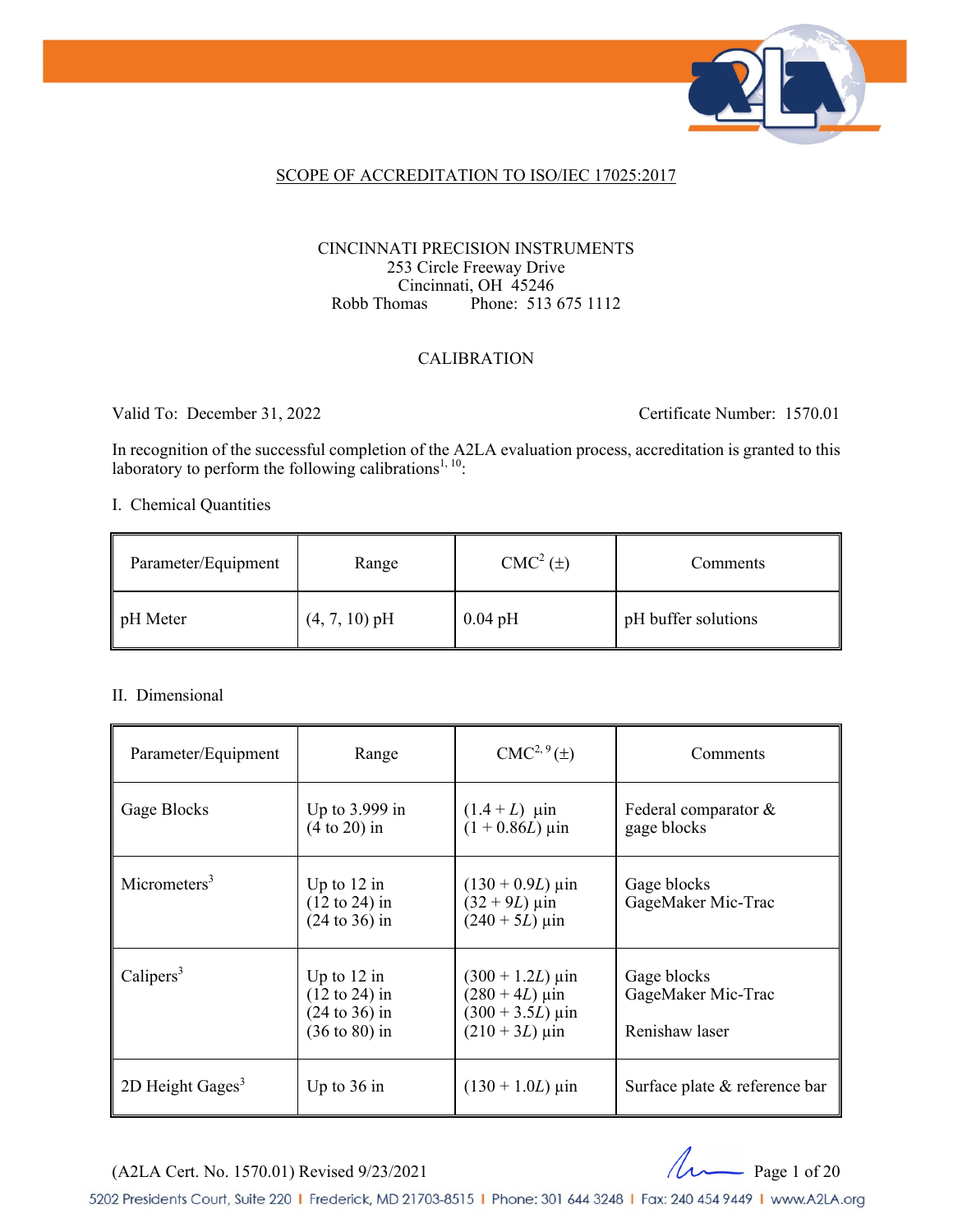| Parameter/Equipment                             | Range                                                                                           | $CMC2, 9(\pm)$                                                                            | Comments                                                                                                |
|-------------------------------------------------|-------------------------------------------------------------------------------------------------|-------------------------------------------------------------------------------------------|---------------------------------------------------------------------------------------------------------|
| Bore Gages <sup>3</sup>                         | Up to $2.0$ in                                                                                  | $74 \mu$ in                                                                               | Indi-Check                                                                                              |
| Ring Gage <sup>3</sup>                          | $(0.035 \text{ to } 0.350) \text{ in}$<br>$(0.350 \text{ to } 3)$ in<br>$(3 \text{ to } 10)$ in | $(14 + 38L) \,\mu \text{in}$<br>$(8.1 + 1.1L) \,\mu \text{in}$<br>$(4.2 + 2.4L) \,\mu$ in | Zeiss ULM & setting masters                                                                             |
| Thread Plugs-                                   |                                                                                                 |                                                                                           |                                                                                                         |
| Major Diameter                                  | Up to $12$ in                                                                                   | $(8.4 + 1.8L) \,\mu \text{in}$                                                            | Zeiss ULM & gage blocks                                                                                 |
| Pitch Diameter                                  | Up to $3.6$ in<br>$(3.6 \text{ to } 12) \text{ in}$                                             | $68 \mu$ in<br>$(51 + 1.5L)$ µin                                                          | Zeiss ULM, thread wires $\&$<br>gage blocks<br>$(2 \text{ to } 120)$ TPI & $(0.2 \text{ to } 10)$<br>mm |
| Tapered Thread Plugs -                          |                                                                                                 |                                                                                           |                                                                                                         |
| <b>Pitch Diameter</b>                           | Up to $8$ in                                                                                    | $(86 + 1.2L) \,\mu \text{in}$                                                             | Super mic, thread wires,<br>tapered sine block & gage<br>blocks                                         |
| Optical Comparator $3$ –                        |                                                                                                 |                                                                                           |                                                                                                         |
| Linear Scale $(X)$                              | Up to $12$ in                                                                                   | $150 \mu$ in                                                                              | J&L glass master scale                                                                                  |
| Linear Scale (Y)<br><b>Squareness of Scales</b> | Up to 12 in<br>Up to $12$ in                                                                    | $150 \mu$ in<br>$110 \mu$ in                                                              | Scale & square                                                                                          |
| Cylindrical Plug/Disc                           | Up to $11$ in                                                                                   | $(8.4 + 1.8L) \,\mu \text{in}$                                                            | Zeiss ULM & gage blocks                                                                                 |
| <b>Thread Wires</b>                             | $(0.003 \text{ to } 0.25)$ in                                                                   | $11 \mu$ in                                                                               | Zeiss ULM & master discs                                                                                |
| Bench Micrometer <sup>3</sup>                   | Up to $1$ in                                                                                    | $15 \mu$ in                                                                               | Gage blocks                                                                                             |
| Dial Indicators <sup>3</sup>                    | $(0.001 \text{ to } 1) \text{ in}$<br>$(1 to 4)$ in                                             | $82 \mu$ in<br>330 µin                                                                    | Indi-Check<br>Mic-Trac                                                                                  |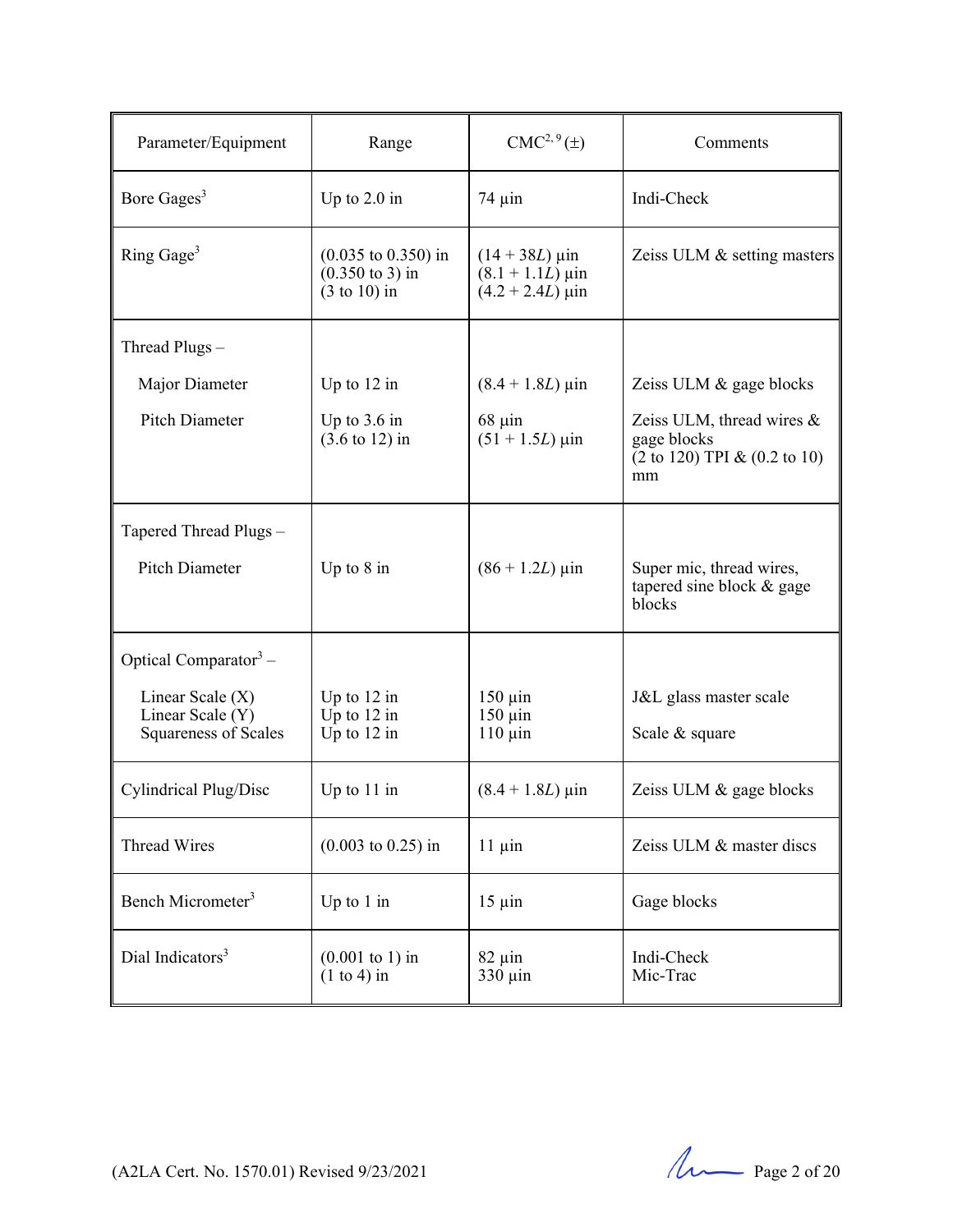| Parameter/Equipment                         | Range                                                                           | $CMC2, 9(\pm)$                                                            | Comments                                                             |
|---------------------------------------------|---------------------------------------------------------------------------------|---------------------------------------------------------------------------|----------------------------------------------------------------------|
| Digital Indicators <sup>3</sup>             | Up to $0.5$ in<br>$(0.5 \text{ to } 1)$ in<br>$(1 to 4)$ in                     | $47 \mu$ in<br>$52 \mu$ in<br>330 µin                                     | Indi-Check<br>Mic-Trac                                               |
| Test Indicators <sup>3</sup>                | Up to $0.03$ in<br>$(0.03 \text{ to } 0.06) \text{ in}$                         | $66 \mu$ in<br>$220 \mu$ in                                               | Indi-Check                                                           |
| Pin Gages <sup>3</sup>                      | Up to $2$ in                                                                    | $(41 + 5L) \,\mu$ in                                                      | Laser micrometer &<br>master disks                                   |
| <b>Indicator Calibrator</b>                 | Up to $1$ in<br>$(1 to 2)$ in                                                   | $6 \mu$ in<br>$17 \mu$ in                                                 | Renishaw laser                                                       |
| $Mic-Trac3$                                 | Up to $12$ in<br>Up to $24$ in<br>Up to 36 in<br>Up to $48$ in<br>Up to $60$ in | $55 \mu$ in<br>$88 \mu$ in<br>$170 \mu$ in<br>$170 \mu$ in<br>$96 \mu$ in | Renishaw laser                                                       |
| Datum Balls                                 | Up to $2$ in                                                                    | $12 \mu$ in                                                               | Zeiss ULM & gage<br>blocks                                           |
| Universal Measuring<br>Machine <sup>3</sup> | Up to $20$ in                                                                   | $(2.1 + 1.8L) \,\mu \text{in}$                                            | Gage blocks                                                          |
| Linear Rule                                 | Up to $80$ in                                                                   | $120 \mu$ in                                                              | Renishaw laser                                                       |
| Tape Measure <sup>3</sup>                   | Up to 16 ft                                                                     | $0.043$ in                                                                | Master linear rule,<br>surface plate & angle<br>plate                |
| Micrometer Standard <sup>3</sup>            | $(1 to 72)$ in                                                                  | $(40 + 5L) \,\mu m$                                                       | Renishaw laser & gage<br>blocks                                      |
| Surface $Place3 -$<br>Flatness Only         | Up to 12 in<br>$(12 \text{ to } 180)$ in                                        | $120 \mu$ in<br>$0.68L + 65 \,\mu m$                                      | Gage blocks, amplifier<br>& surface plate<br>Federal leveling system |

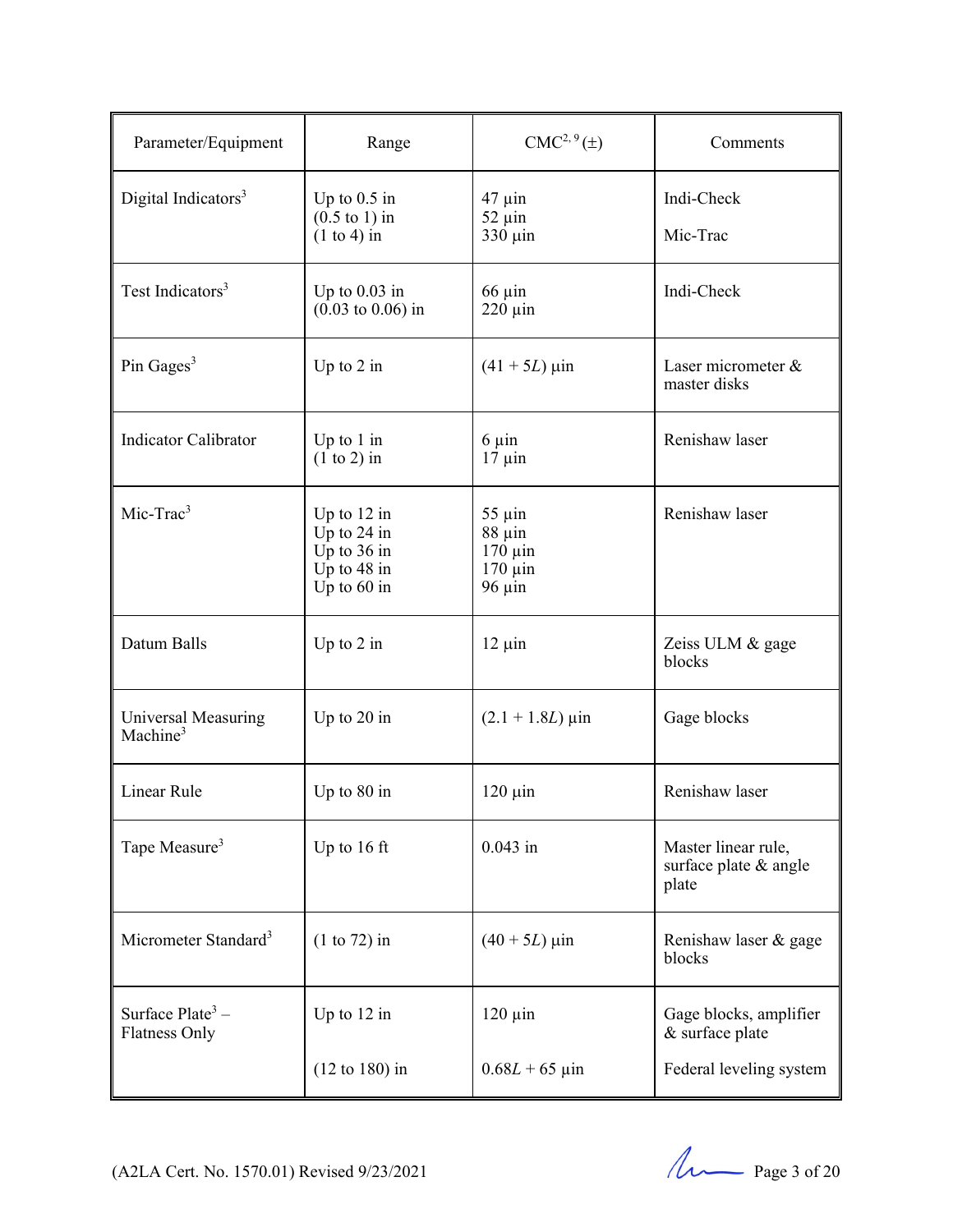| Parameter/Equipment                            | Range                                         | $CMC2(\pm)$                     | Comments                                                                                |
|------------------------------------------------|-----------------------------------------------|---------------------------------|-----------------------------------------------------------------------------------------|
| Precision Squares <sup>3</sup>                 | Up to $18$ in                                 | $130 \mu$ in                    | Amplifier, granite<br>surface plate                                                     |
| Precision Height Gage<br>Standard              |                                               |                                 |                                                                                         |
| Block Size &<br>Parallelism                    | Up to $1$ in                                  | $13 \mu$ in                     | Zeiss ULM, ring gage,<br>amplifier & granite<br>surface plate                           |
| <b>Base Parallelism</b>                        |                                               | $77 \mu$ in                     |                                                                                         |
| Sine Plate <sup>3</sup>                        | Up to $5$ in                                  | $180 \mu$ in                    | Gage blocks, amplifier<br>& surface plate                                               |
| Federal Levels <sup>3</sup>                    | $\pm 1000$ arc seconds                        | 3.8 arc seconds                 | Gage blocks, sine plate,<br>& granite surface plate                                     |
| Thread Ring Pitch<br>Diameter                  | Up to $8$ in                                  | $100 \mu$ in                    | <b>IAC</b> Masterscanner                                                                |
| Thread Ring Minor<br>Diameter                  | Up to $8$ in                                  | $100 \mu$ in                    | <b>IAC</b> Masterscanner                                                                |
| Adjustable Thread<br>Rings <sup>8</sup>        | Up to $12$ in                                 | (X Class Set Plug<br>Tolerance) | Set using master plug<br>gages. ASME/ANSI<br><b>B1.2 &amp; ASME/ANSI</b><br><b>B1.3</b> |
| Profilometer                                   | (0 to 250) $\mu$ in                           | $5 \mu$ in                      | Master Mitutoyo<br>surface finish unit                                                  |
|                                                | $16.1 \mu$ in<br>$119.5 \mu$ in               | $5 \mu$ in                      | Master ref standards                                                                    |
| <b>Precision Reference</b><br><b>Standards</b> | $(16 \text{ to } 120) \text{ } \mu \text{in}$ | $5 \mu$ in                      | Master Mitutoyo<br>surface finish unit                                                  |
|                                                |                                               |                                 | Master ref standards                                                                    |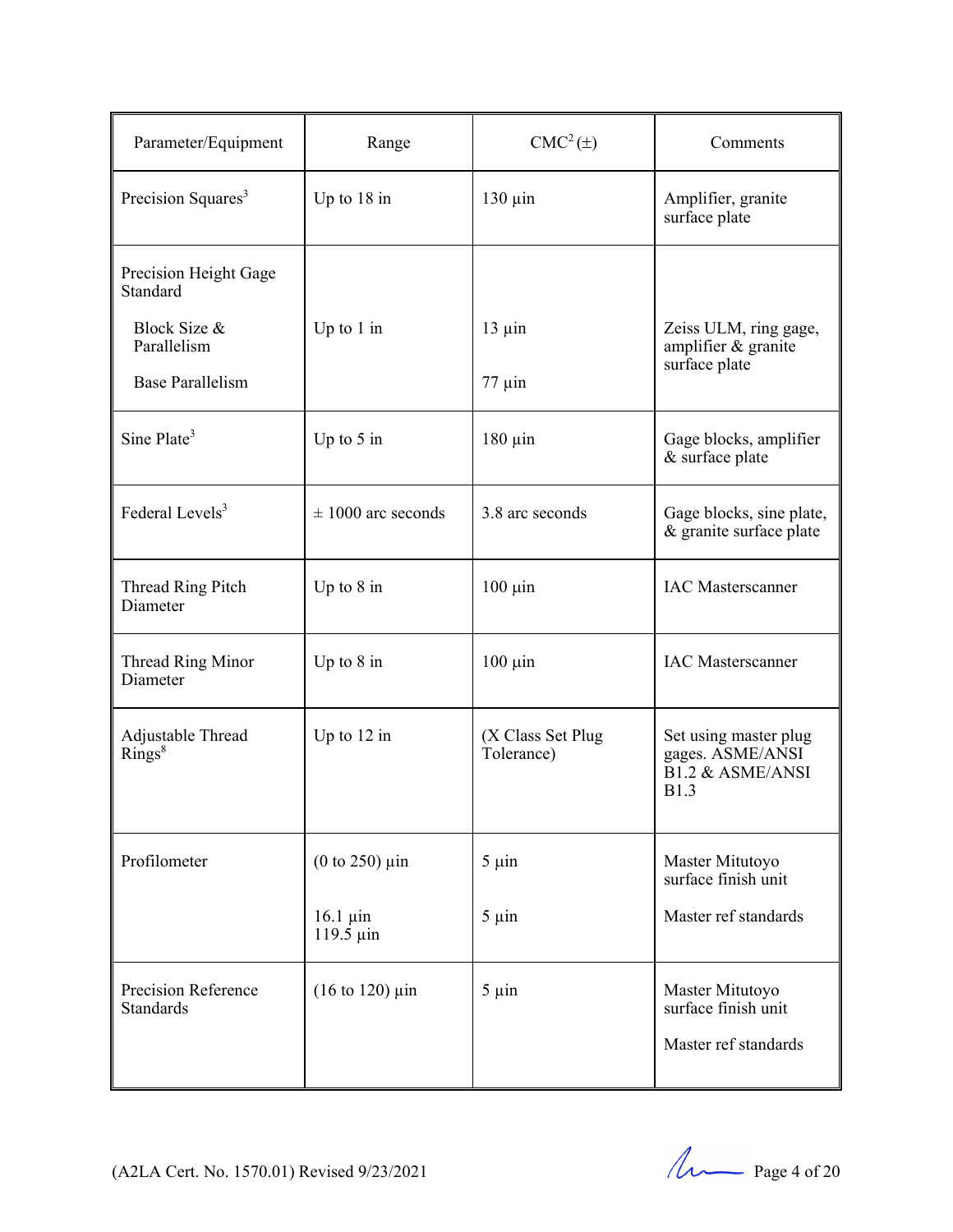# III. Electrical – DC/Low Frequency

| Parameter/Equipment                   | Range                                                                                                                                                                                                               | $CMC2, 4, 5, 6(\pm)$                                                                                                                                                                                         | Comments                        |
|---------------------------------------|---------------------------------------------------------------------------------------------------------------------------------------------------------------------------------------------------------------------|--------------------------------------------------------------------------------------------------------------------------------------------------------------------------------------------------------------|---------------------------------|
| DC Voltage – Measure <sup>3</sup>     | $(0 to 100)$ mV<br>$100 \text{ mV}$ to $1 \text{ V}$<br>(1 to 10) V<br>$(10 \text{ to } 100)$ V<br>$(100 \text{ to } 1000)$ V                                                                                       | $1.8 \mu V$<br>$22 \mu V$<br>$110 \mu V$<br>$1.7 \text{ mV}$<br>$31 \text{ mV}$                                                                                                                              | HP 3458A w/ opt 002             |
| $DC$ Voltage – Generate <sup>3</sup>  | $(0 to 330)$ mV<br>330 mV to 3.3 V<br>$(3.3 \text{ to } 33) \text{ V}$<br>(33 to 330) V<br>(330 to 1000) V                                                                                                          | $0.0016\% + 0.00081$ mV<br>$0.00046\% + 0.021$ mV<br>$0.00083% + 0.067$ mV<br>$0.0014 \% + 0.12$ mV<br>$0.0014 \% + 1.9$ mV                                                                                  | Fluke 5520A                     |
| DC Current – Measure <sup>3</sup>     | $(10 \text{ to } 100) \mu A$<br>$100 \mu A$ to $1 \text{ mA}$<br>$(1 to 10)$ mA<br>$(10 to 100)$ mA<br>$100 \text{ mA}$ to $1 \text{ A}$                                                                            | $0.0041 \mu A$<br>$0.037 \mu A$<br>$0.38 \mu A$<br>$6.1 \mu A$<br>$0.16 \text{ mA}$                                                                                                                          | <b>HP 3458A</b>                 |
| DC Current – Generate <sup>3</sup>    | (0 to 330) $\mu$ A<br>330 µA to 3.3 mA<br>$(3.3 \text{ to } 33) \text{ mA}$<br>$(33 \text{ to } 330) \text{ mA}$<br>330 mA to 1.1 A<br>$(1.1 \text{ to } 3)$ A<br>$(3 \text{ to } 11)$ A<br>$(11 \text{ to } 20)$ A | $0.012 \% + 0.016 \mu A$<br>$0.0075 \% + 0.048 \mu A$<br>$0.0074 \% + 0.35 \mu A$<br>$0.0062 \% + 8.2 \mu A$<br>$0.015 \% + 0.037$ mA<br>$0.028 \% + 0.1 mA$<br>$0.036 \% + 0.77$ mA<br>$0.077 \% + 0.94$ mA | Fluke 5520A                     |
| DC Current <sup>3</sup> –<br>Clamp-On | $(20 \text{ to } 150)$ A<br>$(150 \text{ to } 550)$ A<br>$(550 \text{ to } 1000)$ A                                                                                                                                 | 0.44A<br>1.7A<br>3 A                                                                                                                                                                                         | Fluke 5520A w/50<br>turn coil   |
| $DC$ Current – Measure <sup>3</sup>   | $(0.1 \text{ to } 6) \text{ mA}$                                                                                                                                                                                    | $0.048 \% + 0.0024$ mA                                                                                                                                                                                       | Voltage divider &<br>multimeter |

(A2LA Cert. No. 1570.01) Revised 9/23/2021 Page 5 of 20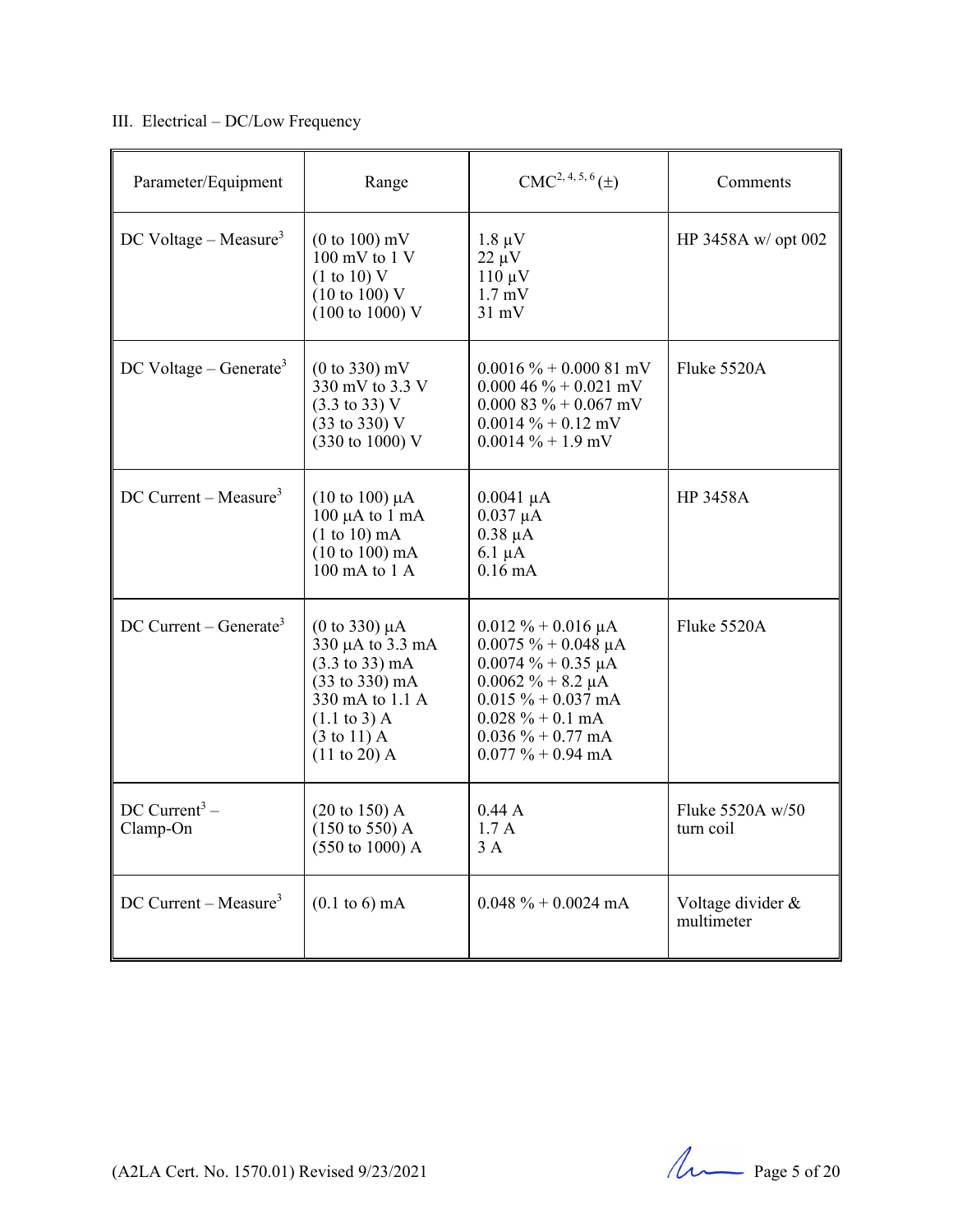| Parameter/Equipment                       | Range                                                                                                                                                                                                                                                                                                                                                                                                                                                                                                                                                                                                                                                                          | $CMC2, 4(\pm)$                                                                                                                                                                                                                                                                                                                                         | Comments                        |
|-------------------------------------------|--------------------------------------------------------------------------------------------------------------------------------------------------------------------------------------------------------------------------------------------------------------------------------------------------------------------------------------------------------------------------------------------------------------------------------------------------------------------------------------------------------------------------------------------------------------------------------------------------------------------------------------------------------------------------------|--------------------------------------------------------------------------------------------------------------------------------------------------------------------------------------------------------------------------------------------------------------------------------------------------------------------------------------------------------|---------------------------------|
| Resistance – Measure <sup>3</sup>         | Up to $10 \Omega$<br>$(10 \text{ to } 100) \Omega$<br>$100 \Omega$ to $1 k\Omega$<br>$(1 \text{ to } 10) \text{ k}\Omega$<br>$(10 \text{ to } 100) \text{ k}\Omega$<br>100 k $\Omega$ to 1 M $\Omega$<br>$(1 \text{ to } 10) \text{ M}\Omega$<br>$(10 \text{ to } 100) \text{ M}\Omega$<br>100 MΩ to 1 GΩ                                                                                                                                                                                                                                                                                                                                                                      | $0.001 \Omega$<br>$0.003 \Omega$<br>$0.016 \Omega$<br>$0.17 \Omega$<br>$1.7 \Omega$<br>$26 \Omega$<br>$1.7 k\Omega$<br>$84 \text{ k}\Omega$<br>$25 \text{ M}\Omega$                                                                                                                                                                                    | <b>HP 3458A</b>                 |
| Resistance – Generate <sup>3</sup>        | $(0 \text{ to } 11) \Omega$<br>$(11 \text{ to } 33) \Omega$<br>$(33 \text{ to } 110) \Omega$<br>$(110 \text{ to } 330) \Omega$<br>330 $\Omega$ to 1.1 k $\Omega$<br>$(1.1 \text{ to } 3.3) \text{ k}\Omega$<br>$(3.3 \text{ to } 11) \text{ k}\Omega$<br>$(11 \text{ to } 33) \text{ k}\Omega$<br>$(33 \text{ to } 110) \text{ k}\Omega$<br>$(110 \text{ to } 330) \text{ k}\Omega$<br>330 k $\Omega$ to 1.1 M $\Omega$<br>$(1.1 \text{ to } 3.3) \text{ M}\Omega$<br>$(3.3 \text{ to } 11) \text{ M}\Omega$<br>$(11 \text{ to } 33) \text{ M}\Omega$<br>$(33 \text{ to } 110) \text{ M}\Omega$<br>$(110 \text{ to } 330) \text{ M}\Omega$<br>330 M $\Omega$ to 1.1 G $\Omega$ | $0.0014 \Omega$<br>$0.0019 \Omega$<br>$0.0037 \Omega$<br>$0.0092 \Omega$<br>$0.027 \Omega$<br>$0.095 \Omega$<br>$0.28 \Omega$<br>$0.94\ \Omega$<br>$2.8 \Omega$<br>$11 \Omega$<br>$31 \Omega$<br>$0.55 \text{ k}\Omega$<br>$1.8 \text{ k}\Omega$<br>$0.01 \text{ M}\Omega$<br>$0.064 \text{ M}\Omega$<br>$2.5 \text{ M}\Omega$<br>$27 \text{ M}\Omega$ | Fluke 5520A                     |
| DC High Voltage -<br>Measure <sup>3</sup> | $(0.5 \text{ to } 6) \text{ kV}$                                                                                                                                                                                                                                                                                                                                                                                                                                                                                                                                                                                                                                               | $0.14 \% + 0.001$ kVdc                                                                                                                                                                                                                                                                                                                                 | Voltage divider &<br>multimeter |
| DC High Voltage -<br>Measure $3$          | $(6 \text{ to } 60) \text{ kV}$                                                                                                                                                                                                                                                                                                                                                                                                                                                                                                                                                                                                                                                | $0.13 \% + 0.011$ kVdc                                                                                                                                                                                                                                                                                                                                 | Voltage divider &<br>multimeter |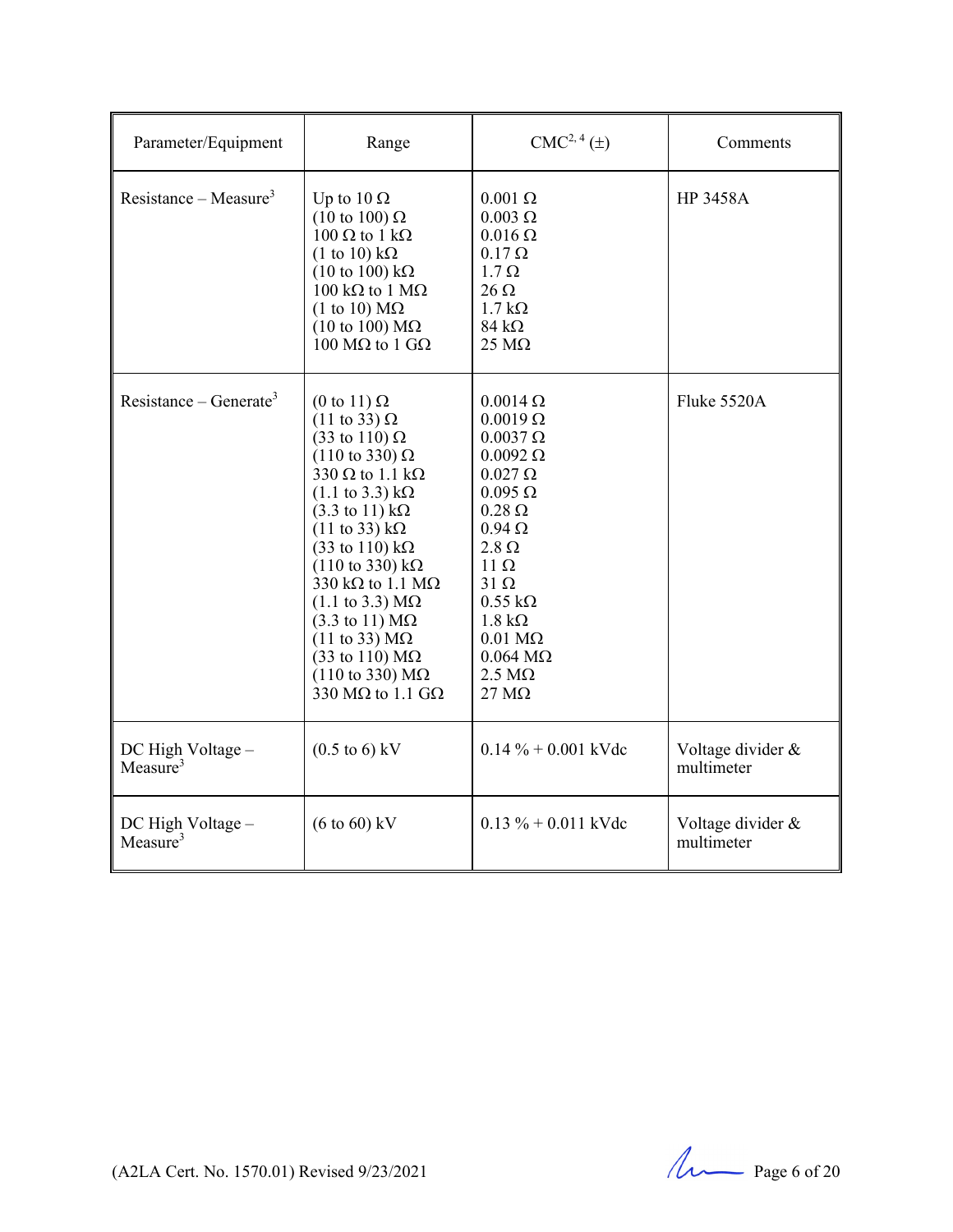| Parameter/Range                                       | Frequency | $CMC2, 4, 5(\pm)$    | Comments                        |
|-------------------------------------------------------|-----------|----------------------|---------------------------------|
| $\parallel$ AC High Voltage –<br>Measure <sup>3</sup> |           |                      |                                 |
| $(0.5 \text{ to } 6) \text{ kV}$                      | $60$ Hz   | $0.84 \% + 0.022$ kV | Voltage divider &<br>multimeter |
| $(6 \text{ to } 42) \text{ kV}$                       | $60$ Hz   | $0.18 \% + 1$ kV     |                                 |

| Parameter/Range                                                        | Frequency                                                                                                                                                                                               | $CMC2, 4, 5(\pm)$                                                                                                          | Comments                   |
|------------------------------------------------------------------------|---------------------------------------------------------------------------------------------------------------------------------------------------------------------------------------------------------|----------------------------------------------------------------------------------------------------------------------------|----------------------------|
| AC Current – Measure <sup>3</sup><br>$(0.1 \text{ to } 60) \text{ mA}$ | 60 Hz                                                                                                                                                                                                   | $1.2 \% + 0.024$ mA                                                                                                        | Decade box &<br>multimeter |
| $AC$ Voltage – Measure <sup>3</sup>                                    |                                                                                                                                                                                                         |                                                                                                                            |                            |
| $(5 \text{ to } 10) \text{ mV}$                                        | (1 to 40) Hz<br>40 Hz to 1 kHz<br>(1 to 20) kHz<br>$(20 \text{ to } 50) \text{ kHz}$<br>(50 to 100) kHz<br>(100 to 300) kHz                                                                             | $8.1 \mu V$<br>$4.9 \mu V$<br>$8.4 \mu V$<br>$18 \mu V$<br>$72 \mu V$<br>$560 \mu V$                                       | <b>HP 3458A</b>            |
| $(10 \text{ to } 100) \text{ mV}$                                      | (1 to 40) Hz<br>40 Hz to 1 kHz<br>(1 to 20) kHz<br>$(20 \text{ to } 50) \text{ kHz}$<br>$(50 \text{ to } 100) \text{ kHz}$<br>(100 to 300) kHz<br>300 kHz to 1 MHz<br>(1 to 2) MHz                      | $16 \mu V$<br>$13 \mu V$<br>$23 \mu V$<br>$45 \mu V$<br>$0.12$ mV<br>$0.43$ mV<br>$1.4 \text{ mV}$<br>$2.2 \text{ mV}$     |                            |
| $100 \text{ mV}$ to $1 \text{ V}$                                      | (1 to 40) Hz<br>40 Hz to 1 kHz<br>$(1 to 20)$ kHz<br>$(20 \text{ to } 50) \text{ kHz}$<br>$(50 \text{ to } 100) \text{ kHz}$<br>$(100 \text{ to } 300) \text{ kHz}$<br>300 kHz to 1 MHz<br>(1 to 2) MHz | $0.1$ mV<br>$0.1$ mV<br>$0.2$ mV<br>$0.4$ mV<br>$1.1 \text{ mV}$<br>$4.3 \text{ mV}$<br>$14 \text{ mV}$<br>$21 \text{ mV}$ |                            |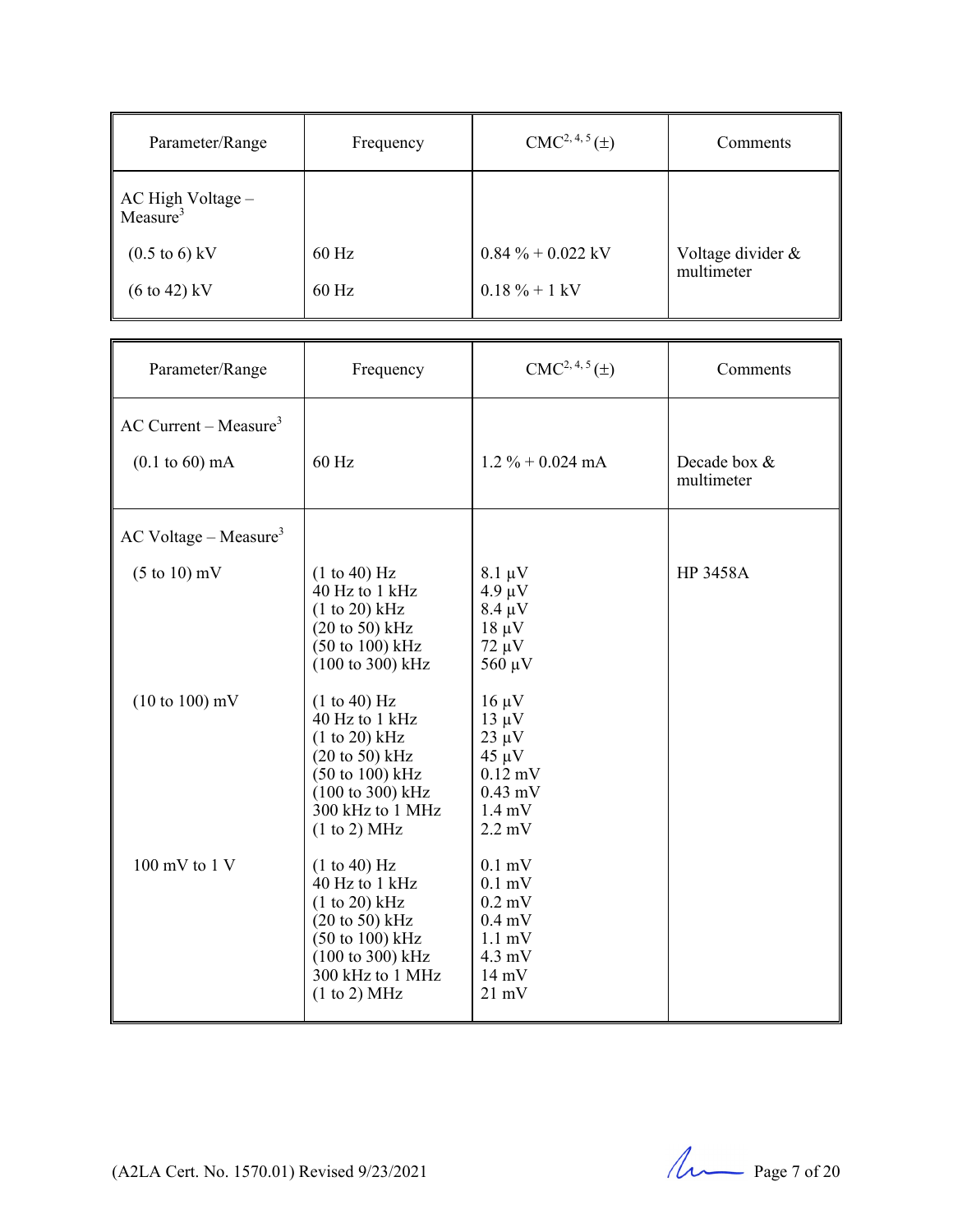| Parameter/Range                               | Frequency                                                                                                                                                                            | $CMC2, 4, 5, 6(\pm)$                                                                                                          | Comments        |
|-----------------------------------------------|--------------------------------------------------------------------------------------------------------------------------------------------------------------------------------------|-------------------------------------------------------------------------------------------------------------------------------|-----------------|
| $AC$ Voltage – Measure <sup>3</sup><br>(cont) |                                                                                                                                                                                      |                                                                                                                               |                 |
| (1 to 10) V                                   | (1 to 40) Hz<br>40 Hz to 1 kHz<br>$(1 to 20)$ kHz<br>$(20 \text{ to } 50) \text{ kHz}$<br>$(50 \text{ to } 100) \text{ kHz}$<br>(100 to 300) kHz<br>300 kHz to 1 MHz<br>(1 to 2) MHz | $1.6 \text{ mV}$<br>$1.3 \text{ mV}$<br>$2.2 \text{ mV}$<br>$4.4 \text{ mV}$<br>$12 \text{ mV}$<br>43 mV<br>0.14V<br>$0.21$ V | <b>HP 3458A</b> |
| $(10 \text{ to } 100) \text{ V}$              | (1 to 40) Hz<br>40 Hz to 1 kHz<br>(1 to 20) kHz<br>$(20 \text{ to } 50)$ kHz<br>$(50 \text{ to } 100) \text{ kHz}$<br>(100 to 300) kHz<br>300 kHz to 1 MHz                           | $33 \text{ mV}$<br>$30 \text{ mV}$<br>$30 \text{ mV}$<br>$51 \text{ mV}$<br>0.17 V<br>0.6V<br>2.2 V                           |                 |
| $(100 \text{ to } 1000) \text{ V}$            | (1 to 40) Hz<br>40 Hz to 1 kHz<br>(1 to 20) kHz<br>$(20 \text{ to } 50) \text{ kHz}$<br>$(50 \text{ to } 100) \text{ kHz}$                                                           | 0.4V<br>0.4V<br>0.5V<br>1.0V<br>2.5V                                                                                          |                 |

 $(A2LA$  Cert. No. 1570.01) Revised 9/23/2021 Page 8 of 20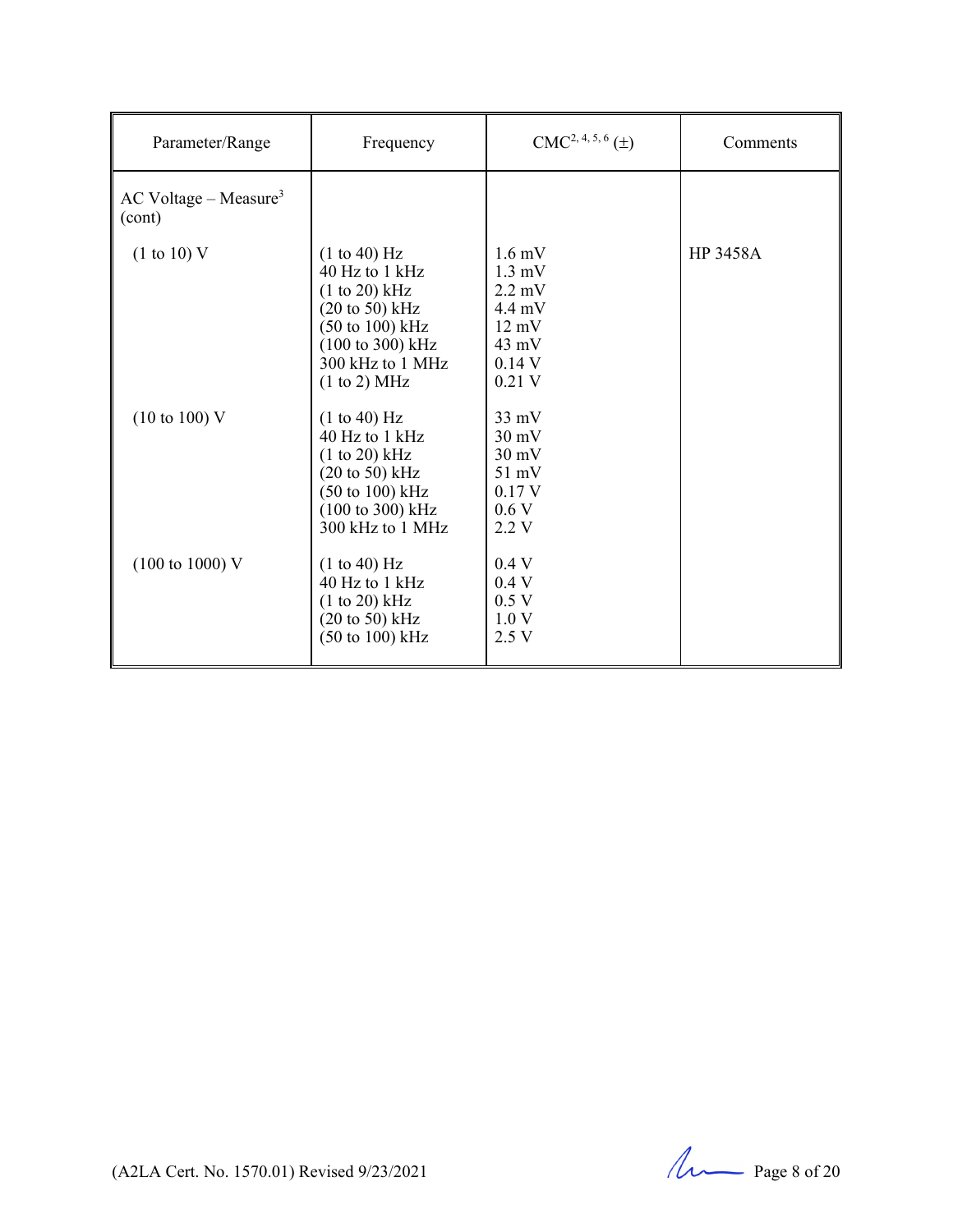| Parameter/Range                      | Frequency                                                                                                                                                                          | $CMC2, 4, 5, 6(\pm)$                                                                                                                              | Comments    |
|--------------------------------------|------------------------------------------------------------------------------------------------------------------------------------------------------------------------------------|---------------------------------------------------------------------------------------------------------------------------------------------------|-------------|
| $AC$ Voltage – Generate <sup>3</sup> |                                                                                                                                                                                    |                                                                                                                                                   |             |
| $(1 to 33)$ mV                       | $(10 \text{ to } 45)$ Hz<br>45 Hz to 10 kHz<br>$(10 \text{ to } 20)$ kHz<br>$(20 \text{ to } 50)$ kHz<br>$(50 \text{ to } 100) \text{ kHz}$<br>$(100 \text{ to } 500) \text{ kHz}$ | $0.054\% + 0.0081$ mV<br>$0.0084 \% + 0.0078$ mV<br>$0.0069 \% + 0.011$ mV<br>$0.059\% + 0.013$ mV<br>$0.27 \% + 0.012$ mV<br>$0.13 \% + 0.33$ mV | Fluke 5520A |
| $(33 \text{ to } 330) \text{ mV}$    | $(10 \text{ to } 45)$ Hz<br>45 Hz to 10 kHz<br>$(10 \text{ to } 20)$ kHz<br>$(20 \text{ to } 50)$ kHz<br>$(50 \text{ to } 100) \text{ kHz}$<br>$(100 \text{ to } 500) \text{ kHz}$ | $0.015 \% + 0.047$ mV<br>$0.01 \% + 0.01$ mV<br>$0.012 \% + 0.01$ mV<br>$0.026 \% + 0.012$ mV<br>$0.061 \% + 0.03$ mV<br>$0.15 \% + 0.083$ mV     |             |
| $(0.33 \text{ to } 3.3) \text{ V}$   | $(10 \text{ to } 45)$ Hz<br>45 Hz to 10 kHz<br>$(10 \text{ to } 20)$ kHz<br>$(20 \text{ to } 50)$ kHz<br>$(50 \text{ to } 100) \text{ kHz}$<br>(100 to 500) kHz                    | $0.015 \% + 0.43$ mV<br>$0.011 \% + 0.072$ mV<br>$0.014 \% + 0.066$ mV<br>$0.021 \% + 0.11$ mV<br>$0.052 \% + 0.17$ mV<br>$0.18 \% + 0.87$ mV     |             |
| $(3.3 \text{ to } 33) \text{ V}$     | $(10 \text{ to } 45)$ Hz<br>45 Hz to 10 kHz<br>$(10 \text{ to } 20)$ kHz<br>$(20 \text{ to } 50)$ kHz<br>$(50 \text{ to } 100) \text{ kHz}$                                        | $0.015 \% + 4.4 mV$<br>$0.011 \% + 0.78$ mV<br>$0.018 \% + 0.74$ mV<br>$0.027 \% + 0.48$ mV<br>$0.07\% + 1.3$ mV                                  |             |
| (33 to 330) V                        | 45 Hz to 1 kHz<br>(1 to 10) kHz<br>$(10 \text{ to } 20)$ kHz<br>$(20 \text{ to } 50)$ kHz<br>$(50 \text{ to } 100) \text{ kHz}$                                                    | $0.013 \% + 7.4$ mV<br>$0.014\% + 9.1$ mV<br>$0.018 \% + 8.7$ mV<br>$0.018 \% + 26$ mV<br>$0.14 \% + 100$ mV                                      |             |
| (330 to 1020) V                      | 45 Hz to 1 kHz<br>(1 to 5) kHz<br>$(5 \text{ to } 10) \text{ kHz}$                                                                                                                 | $0.022 \% + 20$ mV<br>$0.019\% + 20$ mV<br>$0.022 \% + 19$ mV                                                                                     |             |

 $(A2LA$  Cert. No. 1570.01) Revised 9/23/2021 Page 9 of 20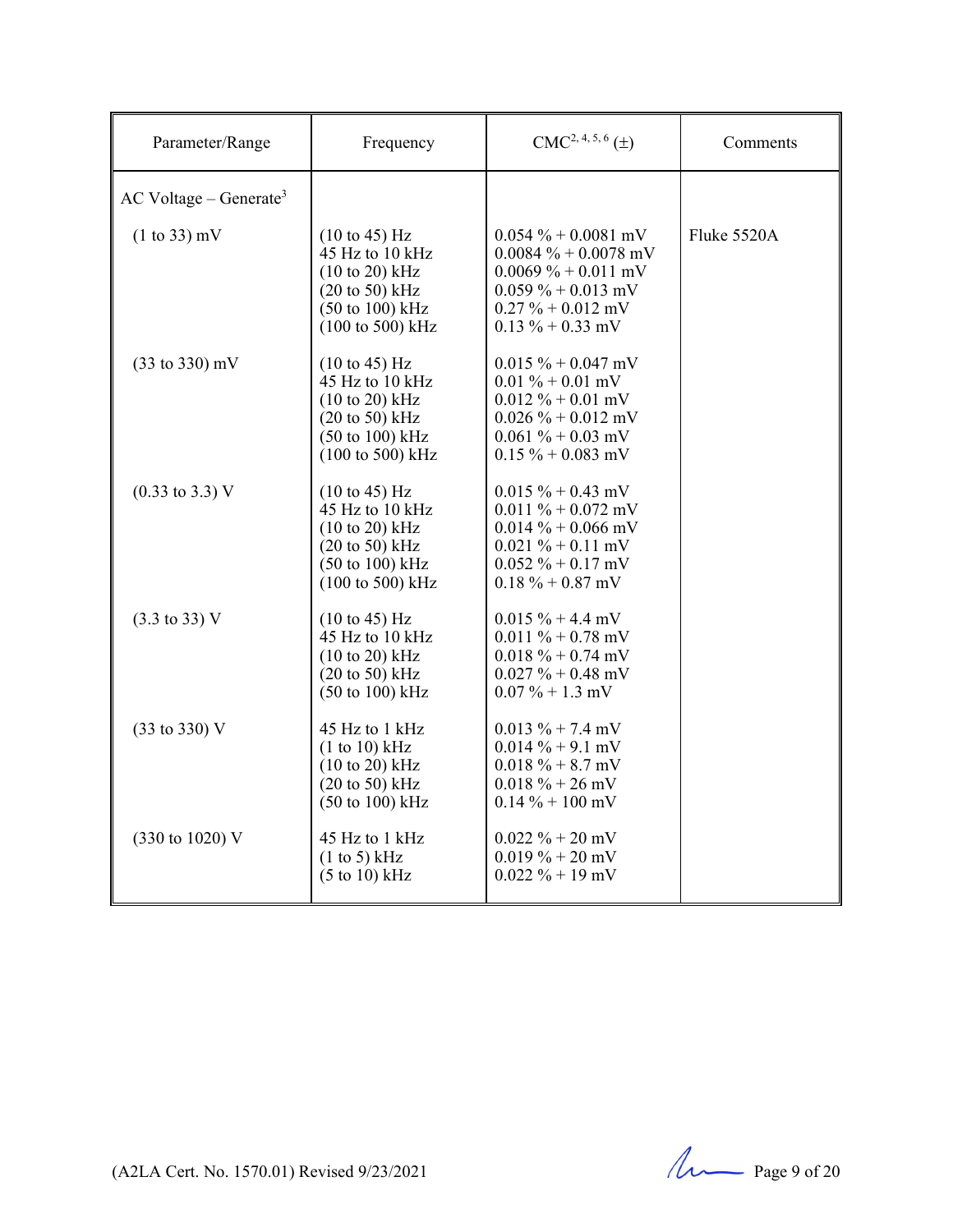| Parameter/Range                      | Frequency                                                                                                                                                                                                           | $CMC2, 4, 5(\pm)$                                                                                                                                         | Comments    |
|--------------------------------------|---------------------------------------------------------------------------------------------------------------------------------------------------------------------------------------------------------------------|-----------------------------------------------------------------------------------------------------------------------------------------------------------|-------------|
| $AC$ Current – Measure <sup>3</sup>  |                                                                                                                                                                                                                     |                                                                                                                                                           |             |
| $(5 \text{ to } 100) \mu A$          | $(10 \text{ to } 20)$ Hz<br>$(20 \text{ to } 45) \text{ Hz}$<br>$(45 \text{ to } 100) \text{ Hz}$<br>100 Hz to 1 kHz                                                                                                | $0.61 \mu A$<br>$0.25 \mu A$<br>$0.12 \mu A$<br>$0.12 \mu A$                                                                                              | HP 3458A    |
| $100 \mu A$ to $1 \text{ mA}$        | $(10 \text{ to } 20)$ Hz<br>$(20 \text{ to } 45) \text{ Hz}$<br>$(45 \text{ to } 100) \text{ Hz}$<br>100 Hz to 5 kHz<br>$(5 \text{ to } 20)$ kHz<br>$(20 \text{ to } 50)$ kHz<br>(50 to 100) kHz                    | $0.0059$ mA<br>$0.0024 \text{ mA}$<br>$0.0011$ mA<br>$0.00067$ mA<br>$0.0011$ mA<br>$0.0062 \text{ mA}$<br>$0.0096$ mA                                    |             |
| $(1 to 10)$ mA                       | $(10 \text{ to } 20)$ Hz<br>$(20 \text{ to } 45)$ Hz<br>$(45 \text{ to } 100) \text{ Hz}$<br>100 Hz to 5 kHz<br>$(5 \text{ to } 20)$ kHz<br>$(20 \text{ to } 50)$ kHz<br>$(50 \text{ to } 100) \text{ kHz}$         | $0.06 \text{ mA}$<br>$0.024$ mA<br>$0.011$ mA<br>$0.0067$ mA<br>$0.011$ mA<br>$0.062$ mA<br>$0.096$ mA                                                    |             |
| $(10 to 100)$ mA                     | $(10 \text{ to } 20)$ Hz<br>$(20 \text{ to } 45)$ Hz<br>$(45 \text{ to } 100) \text{ Hz}$<br>100 Hz to 5 kHz<br>$(5 \text{ to } 20)$ kHz<br>$(20 \text{ to } 50) \text{ kHz}$<br>$(50 \text{ to } 100) \text{ kHz}$ | $0.6 \text{ mA}$<br>$0.24 \text{ mA}$<br>$0.11 \text{ mA}$<br>$0.067$ mA<br>$0.11 \text{ mA}$<br>$0.62 \text{ mA}$<br>$0.96 \text{ mA}$                   |             |
| 1A                                   | $(10 \text{ to } 20)$ Hz<br>$(20 \text{ to } 45)$ Hz<br>$(45 \text{ to } 100) \text{ Hz}$<br>100 Hz to 5 kHz<br>$(5 to 20)$ kHz<br>$(20 \text{ to } 50)$ kHz                                                        | 0.029A<br>0.026A<br>0.025A<br>0.025A<br>0.028A<br>0.06A                                                                                                   |             |
| $AC$ Current – Generate <sup>3</sup> |                                                                                                                                                                                                                     |                                                                                                                                                           |             |
| $(29 \text{ to } 330) \mu\text{A}$   | $(10 \text{ to } 20)$ Hz<br>$(20 \text{ to } 45) \text{ Hz}$<br>45 Hz to 1 kHz<br>$(1 \text{ to } 5)$ kHz<br>$(5 \text{ to } 10) \text{ kHz}$<br>$(10 \text{ to } 30) \text{ kHz}$                                  | $0.15 \% + 0.091 \mu A$<br>$0.12 \% + 0.091 \mu A$<br>$0.097 \% + 0.089 \mu A$<br>$0.23 \% + 0.4 \mu A$<br>$0.62 \% + 0.44 \mu A$<br>$1.2 \% + 2.2 \mu A$ | Fluke 5520A |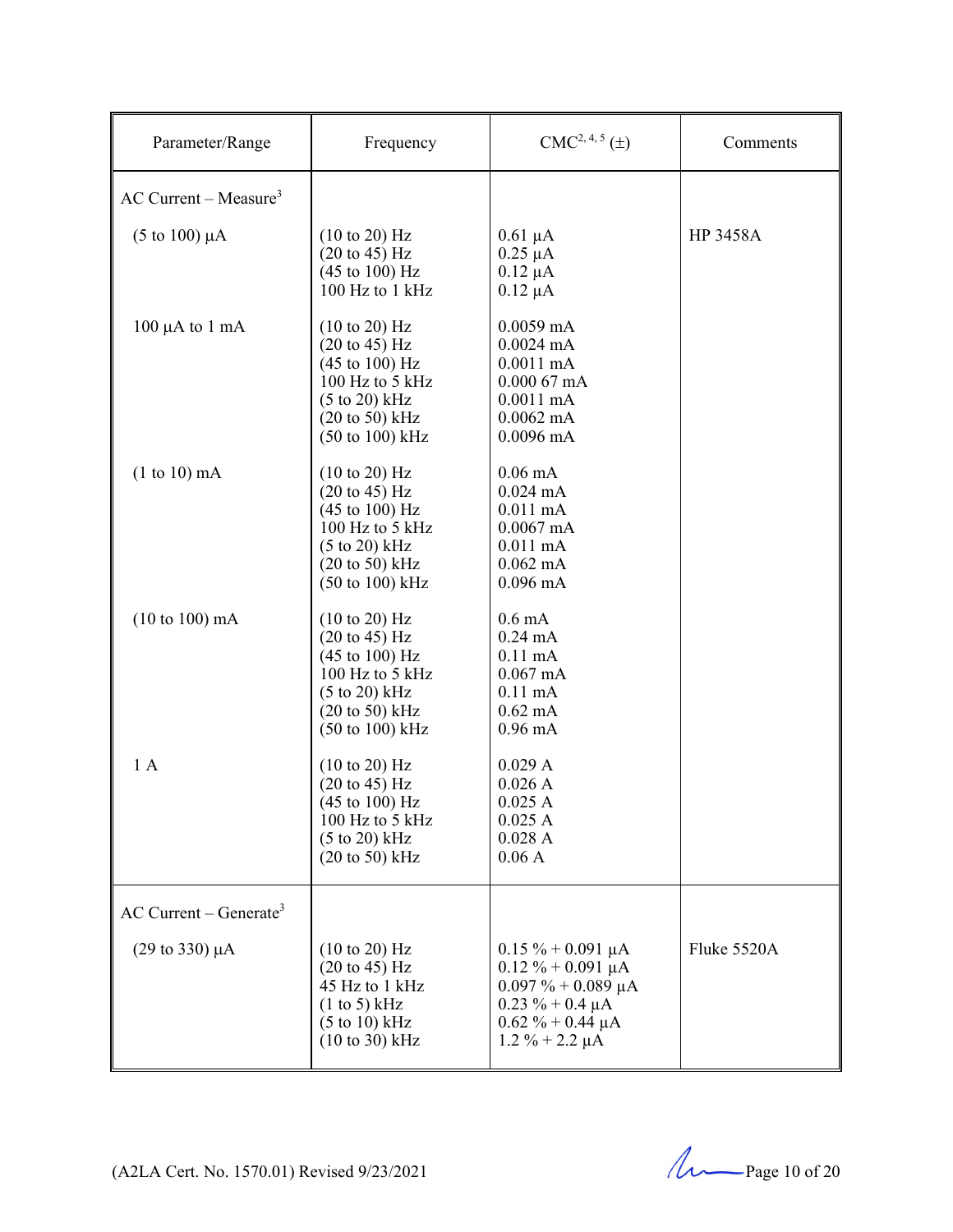| Parameter/Range                              | Frequency                                                                                                                                                    | CMC <sup>2, 4</sup> (±)                                                                                                                                                     | Comments    |
|----------------------------------------------|--------------------------------------------------------------------------------------------------------------------------------------------------------------|-----------------------------------------------------------------------------------------------------------------------------------------------------------------------------|-------------|
| AC Current – Generate <sup>3</sup><br>(cont) |                                                                                                                                                              |                                                                                                                                                                             |             |
| 330 µA to 3.3 mA                             | (10 to 20) Hz<br>$(20 \text{ to } 45) \text{ Hz}$<br>45 Hz to 1 kHz<br>(1 to 5) kHz<br>$(5 \text{ to } 10) \text{ kHz}$<br>$(10 \text{ to } 30) \text{ kHz}$ | $0.15\% + 0.0002$ mA<br>$0.089\% + 0.00045 \text{ mA}$<br>$0.076\% + 0.00018 \text{ mA}$<br>$0.15 \% + 0.00057$ mA<br>$0.39\% + 0.00064 \text{ mA}$<br>$0.78 \% + 0.003$ mA | Fluke 5520A |
| $(3.3 \text{ to } 33) \text{ mA}$            | (10 to 20) Hz<br>$(20 \text{ to } 45) \text{ Hz}$<br>45 Hz to 1 kHz<br>(1 to 5) kHz<br>$(5 \text{ to } 10) \text{ kHz}$<br>$(10 \text{ to } 30)$ kHz         | $0.14\% + 0.0032 \text{ mA}$<br>$0.067 \% + 0.0026$ mA<br>$0.028 \% + 0.0031$ mA<br>$0.059 \% + 0.003$ mA<br>$0.15 \% + 0.0033$ mA<br>$0.31 \% + 0.0064$ mA                 |             |
| $(33 \text{ to } 330) \text{ mA}$            | (10 to 20) Hz<br>$(20 \text{ to } 45) \text{ Hz}$<br>45 Hz to 1 kHz<br>(1 to 5) kHz<br>$(5 \text{ to } 10) \text{ kHz}$<br>$(10 \text{ to } 30) \text{ kHz}$ | $0.14\% + 0.028 \text{ mA}$<br>$0.065 \% + 0.034 \text{ mA}$<br>$0.029 \% + 0.023$ mA<br>$0.077 \% + 0.042$ mA<br>$0.15 \% + 0.08$ mA<br>$0.31 \% + 0.16$ mA                |             |
| 33 mA to 1.1 A                               | $(10 \text{ to } 45)$ Hz<br>45 Hz to 1 kHz<br>(1 to 5) kHz<br>$(5 \text{ to } 10) \text{ kHz}$                                                               | $0.074 \% + 0.0012 A$<br>$0.0087 \% + 0.0011 A$<br>$0.45 \% + 0.0011 A$<br>$1.9\% + 0.004$ A                                                                                |             |
| $(1.1 \text{ to } 3)$ A                      | $(10 \text{ to } 45)$ Hz<br>45 Hz to 1 kHz<br>(1 to 5) kHz<br>$(5 \text{ to } 10) \text{ kHz}$                                                               | $0.14\% + 0.00014$ A<br>$0.045 \% + 0.00014 A$<br>$0.47 \% + 0.000 78 A$<br>$1.9\% + 0.0039$ A                                                                              |             |
| $(3 \text{ to } 11)$ A                       | (45 to 100) Hz<br>100 Hz to 1 kHz<br>(1 to 5) kHz                                                                                                            | $0.044 \% + 0.0021 A$<br>$0.077 \% + 0.0017 A$<br>$2.3 \% + 0.0019 A$                                                                                                       |             |
| $(11 \text{ to } 21)$ A                      | $(45 \text{ to } 100) \text{ Hz}$<br>100 Hz to 1 kHz<br>(1 to 5) kHz                                                                                         | $0.091 \% + 0.0046 A$<br>$0.11 \% + 0.0045 A$<br>$2.3 \% + 0.0056 A$                                                                                                        |             |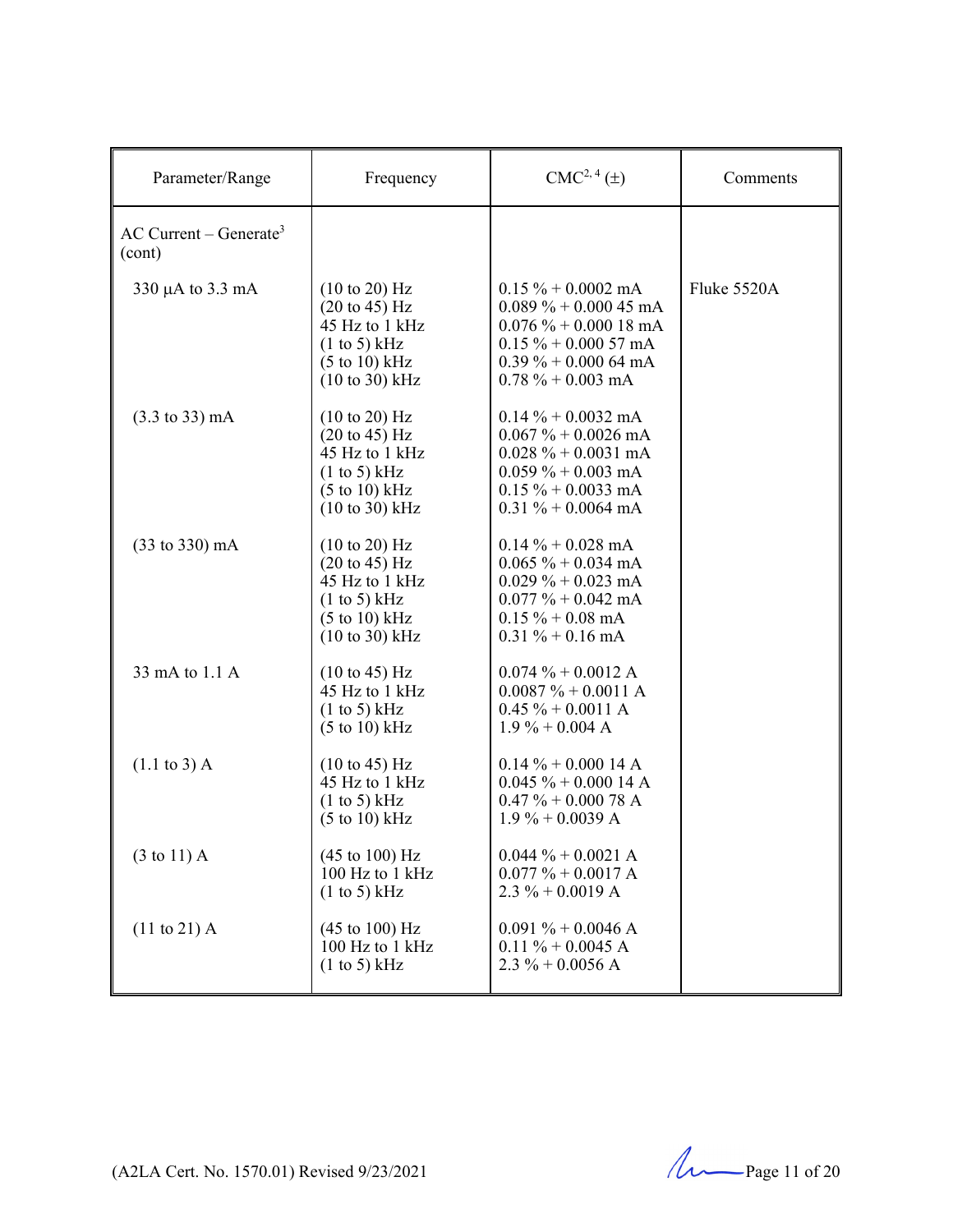| Parameter/Range                                                                                                                                                                                                                                                                                             | Frequency                                                                                                                                          | $CMC2, 4(\pm)$                                                                                               | Comments                        |
|-------------------------------------------------------------------------------------------------------------------------------------------------------------------------------------------------------------------------------------------------------------------------------------------------------------|----------------------------------------------------------------------------------------------------------------------------------------------------|--------------------------------------------------------------------------------------------------------------|---------------------------------|
| $AC$ Current – Generate <sup>3</sup><br>(cont)                                                                                                                                                                                                                                                              |                                                                                                                                                    |                                                                                                              |                                 |
| Clamp-On                                                                                                                                                                                                                                                                                                    |                                                                                                                                                    |                                                                                                              |                                 |
| $(10 \text{ to } 16.5) \text{ A}$<br>$(16.5 \text{ to } 150)$ A<br>$(150 \text{ to } 975)$ A                                                                                                                                                                                                                | $(45 \text{ to } 65) \text{ Hz}$                                                                                                                   | 0.082 A<br>0.53A<br>3.8A                                                                                     | Fluke $5520A w/50$<br>turn coil |
| $(10 \text{ to } 16.5)$ A<br>$(16.5 \text{ to } 150) \text{ A}$<br>$(150 \text{ to } 975)$ A                                                                                                                                                                                                                | $(65 \text{ to } 440) \text{ Hz}$                                                                                                                  | 0.17A<br>1.5A<br>9.7 A                                                                                       |                                 |
| Capacitance – Generate <sup>3</sup>                                                                                                                                                                                                                                                                         |                                                                                                                                                    |                                                                                                              |                                 |
| $(0.19 \text{ to } 0.4) \text{ nF}$<br>$(0.4 \text{ to } 1.1) \text{ nF}$<br>$(1.1 \text{ to } 3.3) \text{ nF}$<br>$(3.3 \text{ to } 11) \text{ nF}$<br>$(11 \text{ to } 33) \text{ nF}$<br>$(33 \text{ to } 110) \text{ nF}$<br>$(110 \text{ to } 330) \text{ nF}$<br>$(0.33 \text{ to } 1.1) \mu\text{F}$ | 10 Hz to 10 kHz<br>10 Hz to 10 kHz<br>10 Hz to $3$ kHz<br>10 Hz to $1$ kHz<br>10 Hz to 1 kHz<br>10 Hz to 1 kHz<br>10 Hz to 1 kHz<br>(10 to 600) Hz | $0.0095$ nF<br>$0.013$ nF<br>$0.021$ nF<br>$0.031$ nF<br>$0.15$ nF<br>$0.31$ nF<br>$1.1$ nF<br>$0.003 \mu F$ | Fluke 5520A                     |
| $(1.1 \text{ to } 3.3) \mu F$<br>$(3.3 \text{ to } 11) \mu F$<br>$(11 \text{ to } 33) \mu F$<br>$(33 \text{ to } 110) \,\mu\text{F}$<br>$(110 \text{ to } 330) \mu F$                                                                                                                                       | (10 to 300) Hz<br>(10 to 150) Hz<br>(10 to 120) Hz<br>Up to 80 Hz<br>Up to 50 Hz                                                                   | $0.011 \mu F$<br>$0.031 \mu F$<br>$0.15 \mu F$<br>$0.49 \mu F$<br>$1.6 \mu F$                                |                                 |
| 330 µF to 1.1 mF<br>$(1.1 \text{ to } 3.3) \text{ mF}$<br>$(3.3 \text{ to } 11) \text{ mF}$<br>(11 to 33) mF<br>$(33 \text{ to } 110) \text{ mF}$                                                                                                                                                           | Up to 20 Hz<br>Up to 6 Hz<br>Up to $2$ Hz<br>Up to $0.6$ Hz<br>Up to $0.2$ Hz                                                                      | $4.7 \mu F$<br>$16 \mu F$<br>$47 \mu F$<br>$0.22$ mF<br>$1.1 \text{ mF}$                                     |                                 |

 $(A2LA$  Cert. No. 1570.01) Revised 9/23/2021  $\mu$  Page 12 of 20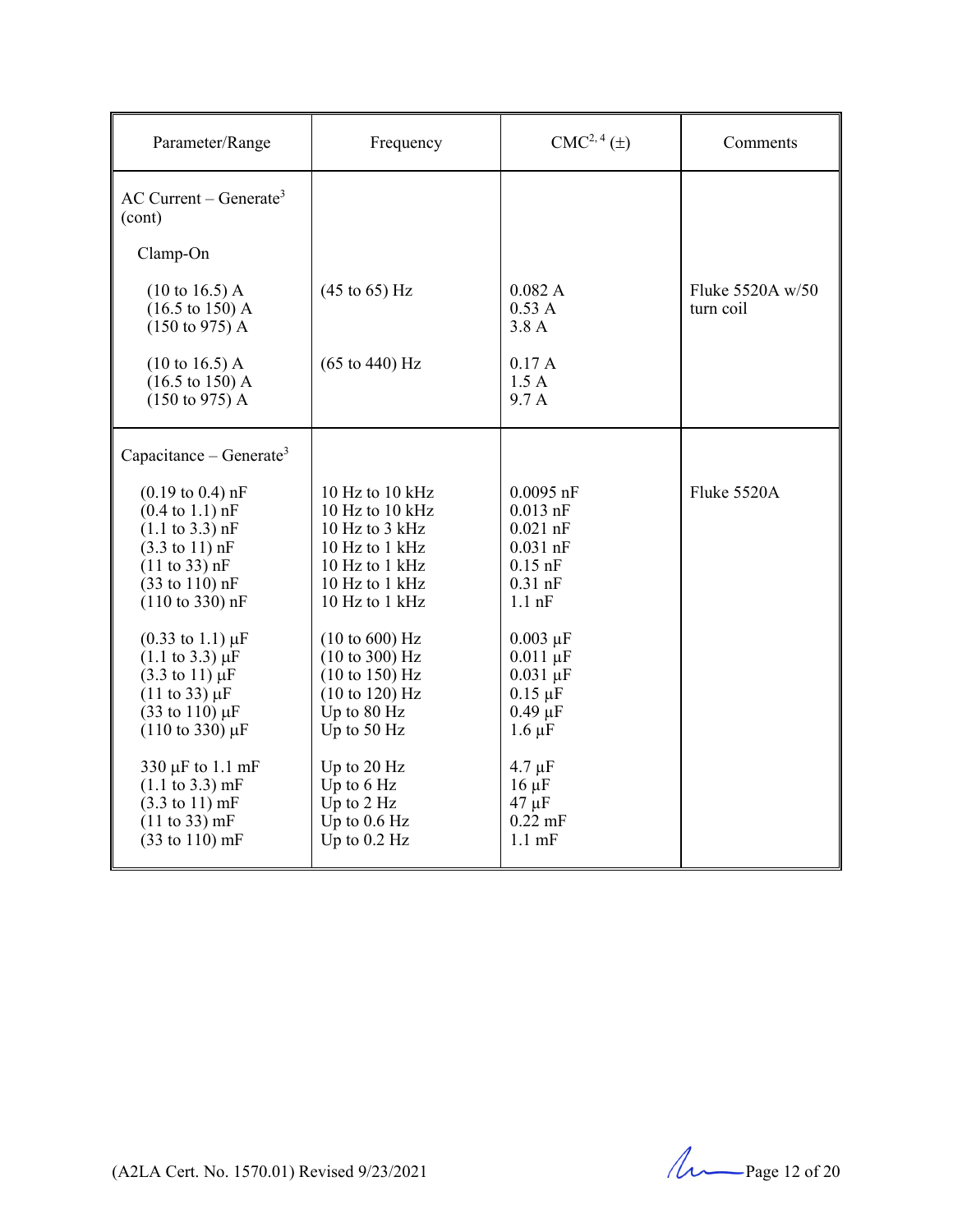| Parameter/Equipment                                                                                                                                                                                                                                                               | Range                                                                                                                                                                                                                                                     | $CMC2(\pm)$                                                                                                                                           | Comments    |
|-----------------------------------------------------------------------------------------------------------------------------------------------------------------------------------------------------------------------------------------------------------------------------------|-----------------------------------------------------------------------------------------------------------------------------------------------------------------------------------------------------------------------------------------------------------|-------------------------------------------------------------------------------------------------------------------------------------------------------|-------------|
| $AC Power3 - Frequency$<br>$(45 \text{ to } 65)$ Hz, w/ PF=1<br>Volt Range:<br>(33 to 330) mV                                                                                                                                                                                     |                                                                                                                                                                                                                                                           |                                                                                                                                                       |             |
| <b>Current Range:</b><br>$(3.3 \text{ to } 9) \text{ mA}$<br>$(9 \text{ to } 33) \text{ mA}$<br>$(33 \text{ to } 90) \text{ mA}$<br>$(90 \text{ to } 330) \text{ mA}$<br>$(330 \text{ to } 900) \text{ mA}$<br>900 mA to 3 A<br>$(3 \text{ to } 11)$ A<br>$(11 \text{ to } 20)$ A | $(1 to 2.9)$ mW<br>$(2.9 \text{ to } 10.9) \text{ mW}$<br>$(10.9 \text{ to } 29.7) \text{ mW}$<br>$(29.7 \text{ to } 109) \text{ mW}$<br>$(109 \text{ to } 297) \text{ mW}$<br>(297 to 726) mW<br>726 mW to 1.48 W<br>$(1.48 \text{ to } 6.76) \text{ W}$ | $7.2 \text{ mW}$<br>$4.7 \text{ mW}$<br>$3.8 \text{ mW}$<br>$0.11 \text{ mW}$<br>$1.0 \text{ mW}$<br>$31 \text{ mW}$<br>$7.7 \text{ mW}$<br>$0.018$ W | Fluke 5520A |
| Volt Range:<br>330 mV to 1020 V                                                                                                                                                                                                                                                   |                                                                                                                                                                                                                                                           |                                                                                                                                                       |             |
| <b>Current Range:</b><br>$(3.3 \text{ to } 9) \text{ mA}$<br>$(9 \text{ to } 33) \text{ mA}$<br>$(33 \text{ to } 90) \text{ mA}$<br>$(90 \text{ to } 330) \text{ mA}$<br>$(330 \text{ to } 900) \text{ mA}$<br>900 mA to 3 A<br>$(3 \text{ to } 11)$ A<br>$(11 \text{ to } 20)$ A | $(6.76 \text{ to } 9.1) \text{ W}$<br>$(9.1 \text{ to } 33) \text{ W}$<br>$(33 \text{ to } 91.8) \text{ W}$<br>$(91.8 \text{ to } 336) \text{ W}$<br>$(336 \text{ to } 917) \text{ W}$<br>(917 to 2243) W<br>(2243 to 4590) W<br>(4590 to 20 910) W       | 0.019 W<br>0.059 W<br>0.12 W<br>1.2 W<br>1.4 W<br>6.4 W<br>11 W<br>58 W                                                                               |             |
| Electrical Calibration of<br>RTD Indicators and<br>Indicating Systems $3-$                                                                                                                                                                                                        |                                                                                                                                                                                                                                                           |                                                                                                                                                       |             |
| Pt 385, 100 $\Omega$                                                                                                                                                                                                                                                              | $(-200 \text{ to } -80)$ °C<br>$(-80 \text{ to } 0)$ °C<br>(0 to 100) $^{\circ}$ C<br>$(100 \text{ to } 300)$ °C<br>$(300 \text{ to } 400)$ °C<br>$(400 \text{ to } 630)$ °C<br>$(630 \text{ to } 800)$ °C                                                | $0.039$ °C<br>$0.039$ °C<br>$0.055$ °C<br>$0.070$ °C<br>$0.078$ °C<br>$0.095$ °C<br>0.18 °C                                                           | Fluke 5520A |

(A2LA Cert. No. 1570.01) Revised  $9/23/2021$  Page 13 of 20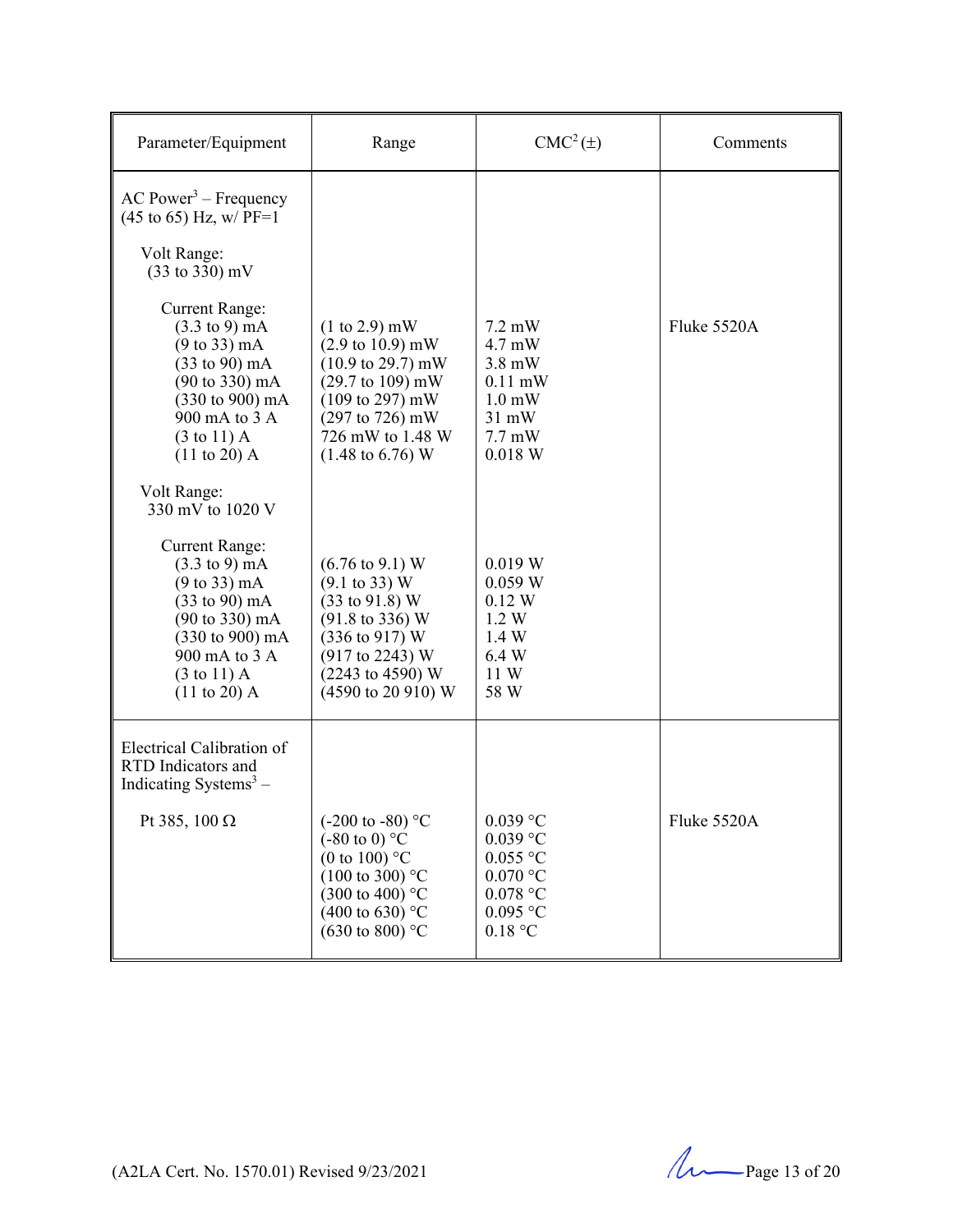| Parameter/Equipment                                                                         | Range                                                                                                                                                                                                                                      | CMC <sup>2</sup> (±)                                                                                        | Comments    |
|---------------------------------------------------------------------------------------------|--------------------------------------------------------------------------------------------------------------------------------------------------------------------------------------------------------------------------------------------|-------------------------------------------------------------------------------------------------------------|-------------|
| Electrical Calibration of RTD<br>Indicators and Indicating<br>Systems <sup>3</sup> – (cont) |                                                                                                                                                                                                                                            |                                                                                                             |             |
| Pt 3926, 100 $\Omega$                                                                       | $(-200 \text{ to } -80)$ °C<br>$(-80 \text{ to } 0)$ °C<br>(0 to 100) $^{\circ}$ C<br>$(100 \text{ to } 300)$ °C<br>$(300 \text{ to } 400)$ °C<br>(400 to 630) $^{\circ}$ C                                                                | $0.039$ °C<br>$0.039$ °C<br>$0.055$ °C<br>$0.070$ °C<br>$0.078$ °C<br>$0.094$ °C                            | Fluke 5520A |
| Pt 3916, 100 $\Omega$                                                                       | $(-200 \text{ to } -190)$ °C<br>$(-190 \text{ to } -80)$ °C<br>$(-80 \text{ to } 0)$ °C<br>(0 to 100) $^{\circ}$ C<br>$(100 \text{ to } 260)$ °C<br>$(260 \text{ to } 300)$ °C<br>$(300 \text{ to } 400)$ °C<br>$(400 \text{ to } 630)$ °C | $0.20$ °C<br>$0.031$ °C<br>$0.039$ °C<br>$0.047$ °C<br>$0.055$ °C<br>$0.063$ °C<br>$0.070$ °C<br>$0.094$ °C |             |
| Pt 385, 200 $\Omega$                                                                        | $(-200 \text{ to } 100)$ °C<br>$(100 \text{ to } 260)$ °C<br>$(260 \text{ to } 300)$ °C<br>$(300 \text{ to } 400)$ °C<br>(400 to 600) $^{\circ}$ C<br>$(600 \text{ to } 630)$ °C                                                           | $0.031$ °C<br>$0.039$ °C<br>$0.093$ °C<br>$0.11$ °C<br>$0.11$ °C<br>$0.13$ °C                               |             |
| Pt 385, 500 $\Omega$                                                                        | $(-200 \text{ to } -80)$ °C<br>$(-80 \text{ to } 100)$ °C<br>$(100 \text{ to } 300)$ °C<br>$(300 \text{ to } 400)$ °C<br>(400 to 600) $^{\circ}$ C<br>$(600 \text{ to } 630)$ °C                                                           | $0.031$ °C<br>$0.039$ °C<br>$0.047$ °C<br>$0.063$ °C<br>$0.071$ °C<br>0.18 °C                               |             |
| Pt 385, 1000 $\Omega$                                                                       | $(-200 \text{ to } 0)$ °C<br>(0 to 100) $^{\circ}$ C<br>$(100 \text{ to } 260)$ °C<br>$(260 \text{ to } 300)$ °C<br>$(300 \text{ to } 600)$ °C<br>$(600 \text{ to } 630)$ °C                                                               | $0.023$ °C<br>$0.032$ °C<br>0.040 °C<br>$0.048$ °C<br>$0.055$ °C<br>0.18 °C                                 |             |
| Ni 120, 120 $\Omega$                                                                        | $(-80 \text{ to } 100)$ °C<br>$(100 \text{ to } 260)$ °C                                                                                                                                                                                   | $0.062$ °C<br>$0.11$ °C                                                                                     |             |
| Cu 427, 10 $\Omega$                                                                         | $(-100 \text{ to } 260)$ °C                                                                                                                                                                                                                | $0.24\ ^\circ\rm{C}$                                                                                        |             |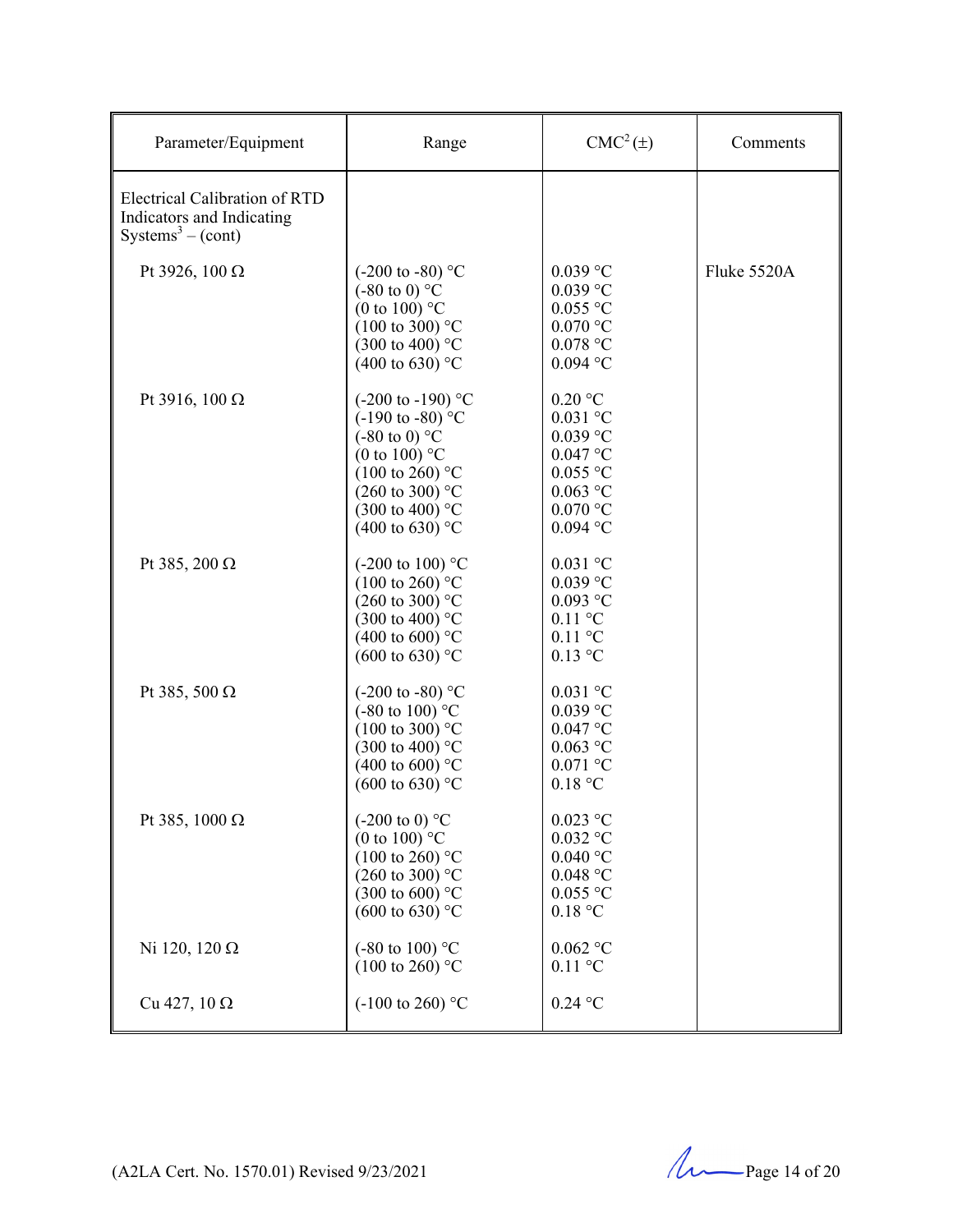| Parameter/Equipment                                                                                     | Range                                                                                                                                                    | $CMC2(\pm)$                                                   | Comments    |
|---------------------------------------------------------------------------------------------------------|----------------------------------------------------------------------------------------------------------------------------------------------------------|---------------------------------------------------------------|-------------|
| Electrical Calibration of<br>Thermocouple Indicators $\&$<br>Indicating $\bar{S}$ ystems <sup>3</sup> – |                                                                                                                                                          |                                                               |             |
| Type B                                                                                                  | $(600 \text{ to } 800)$ °C<br>$(800 \text{ to } 1000)$ °C<br>$(1000 \text{ to } 1550)$ °C<br>$(1550 \text{ to } 1820)$ °C                                | $0.37$ °C<br>$0.29$ °C<br>0.28 °C<br>$0.30$ °C                | Fluke 5520A |
| Type E                                                                                                  | $(-250 \text{ to } -100)$ °C<br>$(-100 \text{ to } -25)$ °C<br>$(-25 \text{ to } 350)$ °C<br>$(350 \text{ to } 650)$ °C<br>$(650 \text{ to } 1000)$ °C   | 0.41 °C<br>0.18 °C<br>0.17 °C<br>$0.19$ °C<br>$0.22$ °C       |             |
| Type J                                                                                                  | $(-210 \text{ to } -100)$ °C<br>$(-100 \text{ to } -30)$ °C<br>$(-30 \text{ to } 150)$ °C<br>$(150 \text{ to } 760)$ °C<br>$(760 \text{ to } 1200)$ °C   | $0.25$ °C<br>0.18 °C<br>0.17 °C<br>$0.20$ °C<br>$0.23$ °C     |             |
| Type K                                                                                                  | $(-200 \text{ to } -100)$ °C<br>$(-100 \text{ to } -25)$ °C<br>$(-25 \text{ to } 120)$ °C<br>$(120 \text{ to } 1000)$ °C<br>$(1000 \text{ to } 1372)$ °C | $0.29$ °C<br>$0.21$ °C<br>0.18 °C<br>$0.25$ °C<br>$0.34$ °C   |             |
| Type N                                                                                                  | $(-200 \text{ to } -100)$ °C<br>$(-100 \text{ to } -25)$ °C<br>$(-25 \text{ to } 120)$ °C<br>$(120 \text{ to } 410)$ °C<br>$(410 \text{ to } 1300)$ °C   | $0.34$ °C<br>$0.23$ °C<br>$0.19$ °C<br>$0.20$ °C<br>$0.26$ °C |             |
| Type R                                                                                                  | (0 to 250) $^{\circ}$ C<br>$(250 \text{ to } 400)$ °C<br>(400 to 1000) $^{\circ}$ C<br>$(1000 \text{ to } 1767)$ °C                                      | 0.46 °C<br>0.30 °C<br>$0.30$ °C<br>$0.34$ °C                  |             |
| Type S                                                                                                  | (0 to 250) $^{\circ}$ C<br>$(250 \text{ to } 1000)$ °C<br>$(1000 \text{ to } 1400)$ °C<br>(1400 to 1767) °C                                              | $0.39$ °C<br>$0.31$ °C<br>$0.33$ °C<br>$0.39$ °C              |             |
| Type T                                                                                                  | $(-250 \text{ to } -150)$ °C<br>$(-150 \text{ to } 0)$ °C<br>(0 to 120) $^{\circ}$ C<br>$(120 \text{ to } 400)$ °C                                       | $0.51$ °C<br>$0.22$ °C<br>0.18 °C<br>0.18 °C                  |             |

(A2LA Cert. No. 1570.01) Revised  $9/23/2021$  Page 15 of 20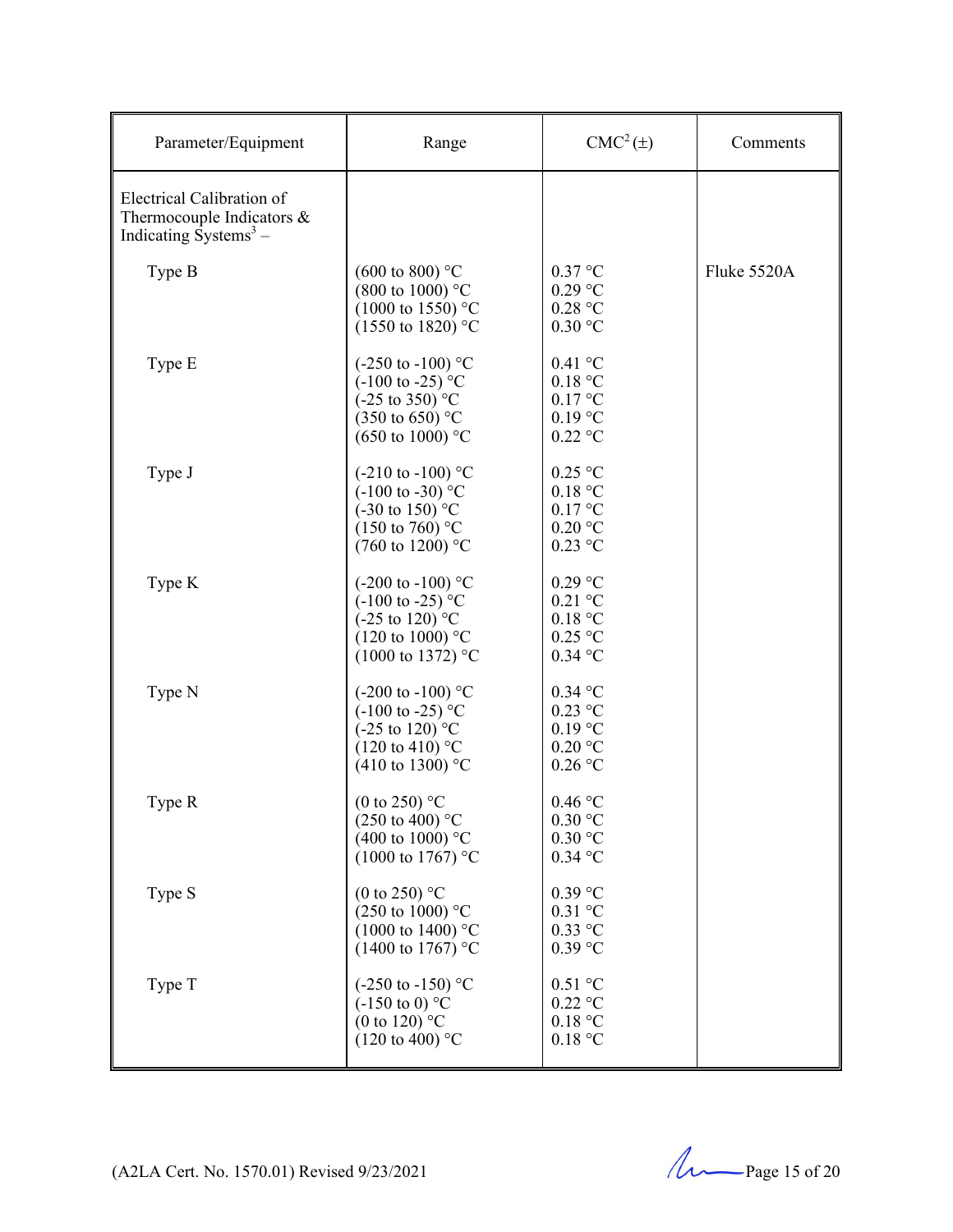| Parameter/Equipment                                                                                   | Range                                                                                                                                                                                                                                                                                                                                                                                               | $CMC2(\pm)$                                                                                                                                                                                                                                                                                                                                                  | Comments            |
|-------------------------------------------------------------------------------------------------------|-----------------------------------------------------------------------------------------------------------------------------------------------------------------------------------------------------------------------------------------------------------------------------------------------------------------------------------------------------------------------------------------------------|--------------------------------------------------------------------------------------------------------------------------------------------------------------------------------------------------------------------------------------------------------------------------------------------------------------------------------------------------------------|---------------------|
| Electrical Calibration of<br>Thermocouple Indicators<br>& Indicating Systems <sup>3</sup> –<br>(cont) |                                                                                                                                                                                                                                                                                                                                                                                                     |                                                                                                                                                                                                                                                                                                                                                              |                     |
| Type U                                                                                                | $(-200 \text{ to } 0)$ °C<br>(0 to 600) $^{\circ}$ C                                                                                                                                                                                                                                                                                                                                                | 0.56 °C<br>$0.26$ °C                                                                                                                                                                                                                                                                                                                                         | Fluke 5520A         |
| Oscilloscopes <sup>3</sup> – Square<br>Wave Signal                                                    |                                                                                                                                                                                                                                                                                                                                                                                                     |                                                                                                                                                                                                                                                                                                                                                              |                     |
| 10 Hz to 10 kHz<br>50 $\Omega$ Impedance<br>$1 M\Omega$ Impedance                                     | 1 mV to 6.6 $V_{pk-pk}$<br>1 mV to 130 $V_{pk-pk}$                                                                                                                                                                                                                                                                                                                                                  | 2.2 % of value $+$<br>$0.0038\ V_{pk-pk}$<br>2.2 % of value +<br>$0.047 V_{pk-pk}$                                                                                                                                                                                                                                                                           | Fluke 5520A w/SC600 |
| Rise Time $-50 \Omega$                                                                                | $\geq 300$ ps                                                                                                                                                                                                                                                                                                                                                                                       | $260$ ps                                                                                                                                                                                                                                                                                                                                                     |                     |
| Time Marker – 50 $\Omega$                                                                             | $2$ ns<br>$5$ ns<br>$10$ ns<br>$20$ ns<br>$50$ ns<br>$100$ ns<br>$200$ ns<br>$500$ ns<br>$1 \mu s$<br>$2 \mu s$<br>$5 \mu s$<br>$10 \mu s$<br>$20 \mu s$<br>$50 \mu s$<br>$100 \mu s$<br>$200 \ \mu s$<br>$500 \mu s$<br>1 <sub>ms</sub><br>$2 \text{ ms}$<br>$5 \text{ ms}$<br>$10 \text{ ms}$<br>$20 \text{ ms}$<br>$50 \text{ ms}$<br>$100$ ms<br>200 ms<br>500 ms<br>1 <sub>s</sub><br>2s<br>5s | $0.74\%$<br>0.40%<br>$0.29\%$<br>$0.15\%$<br>$0.13\%$<br>$0.14\%$<br>$0.11\%$<br>$0.099\,\%$<br>$0.12\%$<br>0.090%<br>0.080%<br>$0.12\%$<br>0.054%<br>$0.018 \%$<br>$0.058 \%$<br>$0.029\%$<br>$0.012\%$<br>$0.058 \%$<br>$0.029\%$<br>$0.012\%$<br>$0.058\%$<br>$0.029\%$<br>$0.013\%$<br>$0.059\%$<br>0.034%<br>$0.043\%$<br>$0.11\%$<br>$0.17\%$<br>0.41% |                     |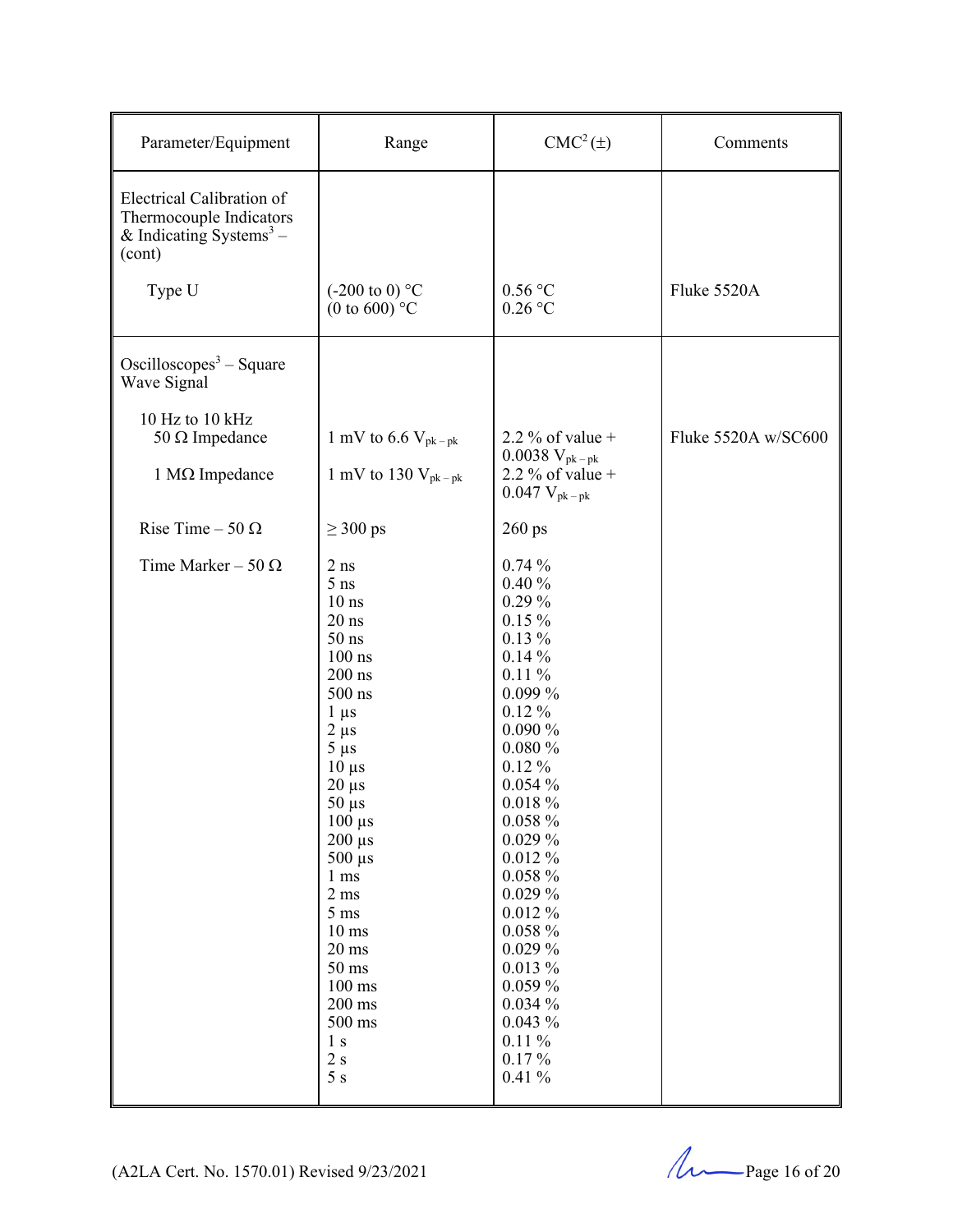| Parameter/Range                         | Frequency                                                                        | $CMC2(\pm)$                                             | Comments            |
|-----------------------------------------|----------------------------------------------------------------------------------|---------------------------------------------------------|---------------------|
| $Oscilloscopes3 - Leveled$<br>Sine Wave |                                                                                  |                                                         |                     |
| 5 mV to 5.5 V                           | $50$ kHz                                                                         | $0.091$ Vpk - pk                                        | Fluke 5520A w/SC600 |
| Absolute                                | $50$ kHz to $100$ MHz<br>$(100 \text{ to } 300) \text{ MHz}$<br>(300 to 600) MHz | $0.16$ Vpk - pk<br>$0.18$ Vpk - pk<br>$0.27$ Vpk - pk   |                     |
| <b>Flatness</b>                         | $50$ kHz to $100$ MHz<br>$(100 \text{ to } 300) \text{ MHz}$<br>(300 to 600) MHz | $0.068$ Vpk - pk<br>$0.090$ Vpk - pk<br>$0.18$ Vpk – pk |                     |

# IV. Mechanical

| Parameter/Equipment                                      | Range                                                                                                 | $CMC2, 7, 9, 11(\pm)$                                                      | Comments                                                                           |
|----------------------------------------------------------|-------------------------------------------------------------------------------------------------------|----------------------------------------------------------------------------|------------------------------------------------------------------------------------|
| Pressure <sup>3</sup> – Measure &<br>Measuring Equipment | $(0 to 100)$ psi<br>$(100 \text{ to } 1000) \text{ psi}$<br>1000 to 3000) psi<br>(3000 to 10 000) psi | $0.015$ psi + 0.6R<br>$0.15$ psi + $0.6R$<br>4.8 psi + $0.6R$<br>$5.5$ psi | Mensor CPC6000<br>Mensor CPC6000<br>Fluke pressure module<br>Fluke pressure module |
| Torque - Measure                                         | $(0 to 300)$ in lbf<br>$(0 to 1000)$ ft $\cdot$ lbf                                                   | 1.4 % $R$<br>$1.5$ ft $\cdot$ lbf                                          | AKO torque calibrator                                                              |
| Torque Meters/Calibrators                                | Up to 500 Ft-Lb                                                                                       | $0.69$ Ft-Lb                                                               | NIST traceable weight<br>set w/ calibrated<br>extension arms                       |
| <b>Analytical Balances</b>                               | Up to $2$ kg                                                                                          | $17 \text{ mg}$                                                            | <b>ASTM Class 1</b><br>weights, method per<br>NIST handbook 44                     |
| Bench & Floor Scales                                     | Up to $250$ lb<br>Up to $600$ lb<br>Up to 2000 lb                                                     | $0.10$ lb<br>$0.60$ lb<br>2 lb                                             | ASTM Class 6 &<br>NIST 105-1 Class F<br>weights per NIST<br>handbook 44            |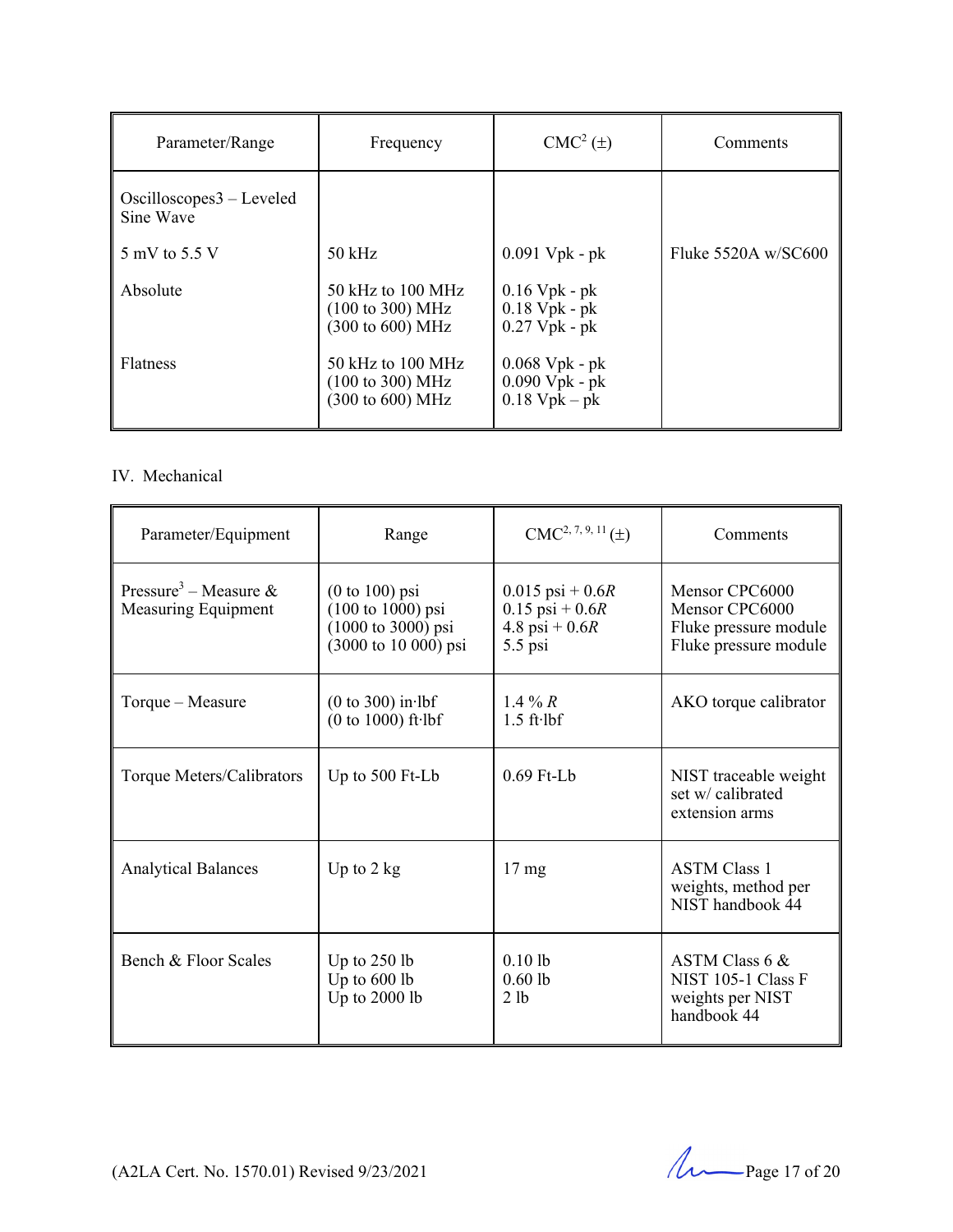| Parameter/Equipment                                                             | Range                                       | $CMC2 (\pm)$                              | Comments                                                             |
|---------------------------------------------------------------------------------|---------------------------------------------|-------------------------------------------|----------------------------------------------------------------------|
| Force Gages                                                                     | $(0 to 50)$ lb<br>$(50 \text{ to } 500)$ lb | $0.052$ lb<br>$0.66$ lb                   | Test stand with master weight set<br>Master load cell and test stand |
| <b>Indirect Verification</b><br>of<br>Rockwell Hardness<br>Testers <sup>3</sup> | HRA:<br>Low<br>Medium<br>High               | 0.58 HRA<br>0.40 HRA<br>0.35 HRA          | Indirect verification method per<br><b>ASTM E18</b>                  |
|                                                                                 | HRC:<br>Low<br>Medium<br>High               | 0.57 HRC<br>0.64 HRC<br>0.53 HRC          |                                                                      |
|                                                                                 | HRBW:<br>Low<br>Medium<br>High              | 0.53 HRBW<br>0.55 HRBW<br>0.52 HRBW       |                                                                      |
|                                                                                 | <b>HR15N:</b><br>Low<br>Medium<br>High      | 0.56 HR15N<br>0.54 HR15N<br>0.55 HR15N    |                                                                      |
|                                                                                 | <b>HR30N:</b><br>Low<br>Medium<br>High      | 0.65 HR30N<br>0.53 HR30N<br>0.52 HR30N    |                                                                      |
|                                                                                 | <b>HR45N:</b><br>Low<br>Medium<br>High      | 0.52 HR45N<br>0.59 HR45N<br>0.54 HR45N    |                                                                      |
|                                                                                 | HR15TW:<br>Low<br>Medium<br>High            | 0.54 HR15TW<br>0.55 HR15TW<br>0.71 HR15TW |                                                                      |
|                                                                                 | HR30TW:<br>Low<br>Medium<br>High            | 0.56 HR30TW<br>0.66 HR30TW<br>0.62 HR30TW |                                                                      |
|                                                                                 | HR45TW:<br>Low<br>Medium<br>High            | 0.59 HR45TW<br>0.62 HR45TW<br>0.60 HR45TW |                                                                      |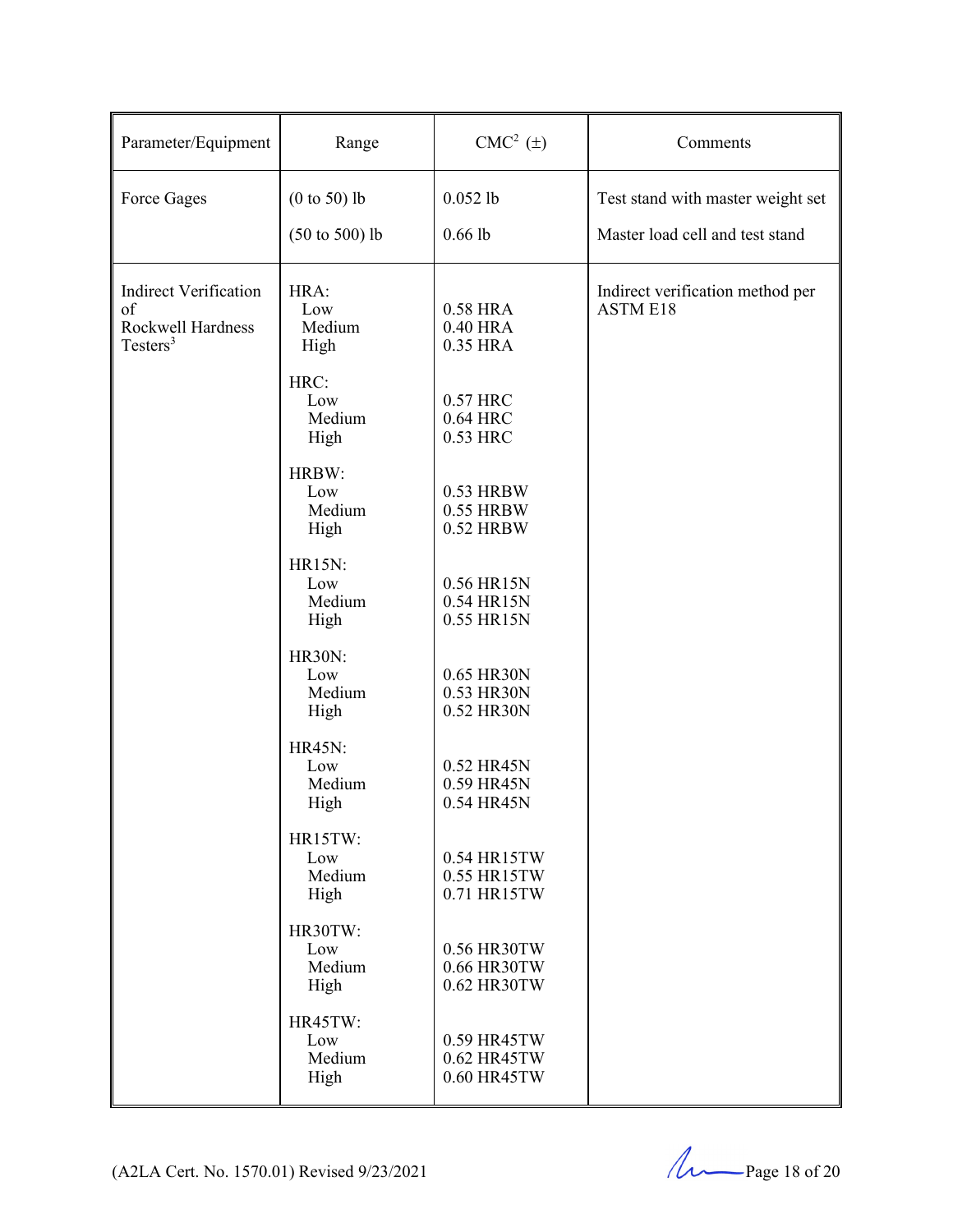## V. Thermodynamics

| Parameter/Equipment                                     | Range                                                                                                                                   | $CMC2, 7, 11(\pm)$                                             | Comments                                                |
|---------------------------------------------------------|-----------------------------------------------------------------------------------------------------------------------------------------|----------------------------------------------------------------|---------------------------------------------------------|
| Temperature – Measure                                   | $(-38 \text{ to } 420)$ °C                                                                                                              | $0.062$ °C                                                     | <b>PRT</b> w/indicator                                  |
| Temperature-<br>Measuring Equipment <sup>3</sup>        | $(-38 \text{ to } 100)$ °C                                                                                                              | $0.09$ °C                                                      | PRT w/ASL temperature<br>indicator & fluid bath         |
|                                                         | $(-15 \text{ to } 110)$ °C<br>$(50 \text{ to } 350)$ °C                                                                                 | 0.16 °C<br>$0.35$ °C                                           | PRT w/ASL temperature<br>indicator & Hart 9009<br>block |
| Relative Humidity -<br>Measuring Equipment <sup>3</sup> | $(3 \text{ to } 20) \% RH$<br>$(20 \text{ to } 35)$ % RH<br>$(35 \text{ to } 50)$ % RH<br>$(50 \text{ to } 70)$ % RH<br>(70 to 97) % RH | $1.9\%$ RH<br>$1.6\%$ RH<br>1.2 % RH<br>$1.6\%$ RH<br>1.9 % RH | Vapatron relative<br>humidity chamber                   |
| Relative Humidity $-$<br>Measure                        | $(3 \text{ to } 95)$ % RH<br>At $(15 \text{ to } 60)$ °C                                                                                | $0.014\% + 0.21\%$ RH                                          | General Eastern Optica<br>chilled mirror                |

# VI. Time & Frequency

| Parameter/Equipment                             | Range                           | $CMC2, 11(\pm)$    | Comments          |
|-------------------------------------------------|---------------------------------|--------------------|-------------------|
| Frequency – Measure <sup>3</sup>                | 1 Hz to 1 MHz<br>(1 to 225) MHz | 5 Hz<br>$1.2$ kHz  | HP 53131A counter |
| Frequency - Measuring<br>Equipment <sup>3</sup> | $0.01$ Hz to 2 MHz              | $4.2$ Hz           | Fluke 5520A       |
| Time Stopwatches $\&$<br><b>Timers</b>          | $(60 \text{ to } 3600)$ s       | $0.64 \text{ sec}$ | NIST atomic clock |

<sup>1</sup> This laboratory offers commercial calibration service and field calibration service.

 $2$  Calibration and Measurement Capability Uncertainty (CMC) is the smallest uncertainty of measurement that a laboratory can achieve within its scope of accreditation when performing more or less routine

(A2LA Cert. No. 1570.01) Revised 9/23/2021 Page 19 of 20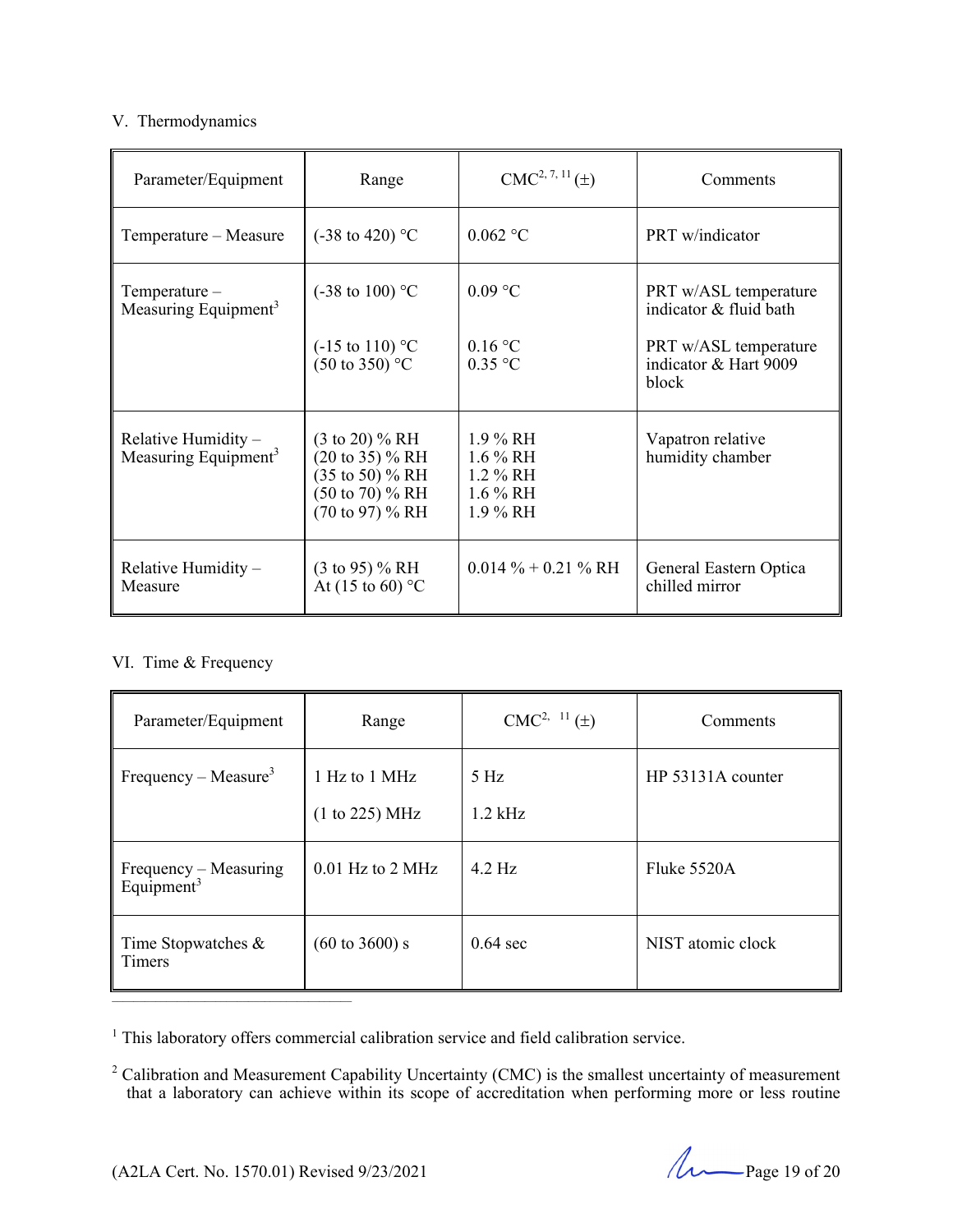calibrations of nearly ideal measurement standards or nearly ideal measuring equipment. CMCs represent expanded uncertainties expressed at approximately the 95 % level of confidence, usually using a coverage factor of  $k = 2$ . The actual measurement uncertainty of a specific calibration performed by the laboratory may be greater than the CMC due to the behavior of the customer's device and to influences from the circumstances of the specific calibration.

- $3$  Field calibration service is available for this calibration. Please note the actual measurement uncertainties achievable on a customer's site can normally be expected to be larger than the Calibration and Measurement Capability Uncertainty (CMC) found on the A2LA Scope. Allowance must be made for aspects such as the environment at the place of calibration and for other possible adverse effects such as those caused by transportation of the calibration equipment. The usual allowance for the uncertainty introduced by the item being calibrated, (e.g. resolution) must also be considered and this, on its own, could result in the actual measurement uncertainty achievable on a customer's site being larger than the CMC.
- The stated measured values are determined using the indicated instrument (see Comments). This capability is suitable for the calibration of the devices intended to measure or generate the measured value in the ranges indicated. CMC's are expressed as either a specific value that covers the full range or as a percent or fraction of the reading plus a fixed floor specification.
- <sup>5</sup> Based on using the standard at the temperature the HP 3458A was calibrated (tcal) within  $\pm$  5 °C and an auto-calibration (ACAL) was performed within the previous 24 hours ( $\pm$  1 °C of ambient temperature). CMC is based upon 1-year specifications and using the standard at ambient temperature that is within  $\pm 5$ <sup>o</sup>C of tcal.

<sup>6</sup> For V<sub>IN</sub> > 100 V add 12 µV/V (V<sub>IN</sub>/1000)<sup>2</sup>.

 $<sup>7</sup>$  In the statement of CMC, percentage (%) refers to percent of reading unless otherwise noted.</sup>

- $9$  In the statement of CMC,  $L$  is the numerical value of the nominal length of the device measured in inches. *R* is the numerical value of the resolution of the device under test.
- 10 This scope meets A2LA's *P112 Flexible Scope Policy.*
- $11$  The type of instrument or material being calibrated is defined by the parameter. This indicates the laboratory is capable of calibrating instruments that measure or generate the values in the ranges indicated for the listed measurement parameter.

(A2LA Cert. No. 1570.01) Revised 9/23/2021 Page 20 of 20

<sup>&</sup>lt;sup>8</sup>Adjustable thread rings are set to applicable specification using calibrated master set plug gages.